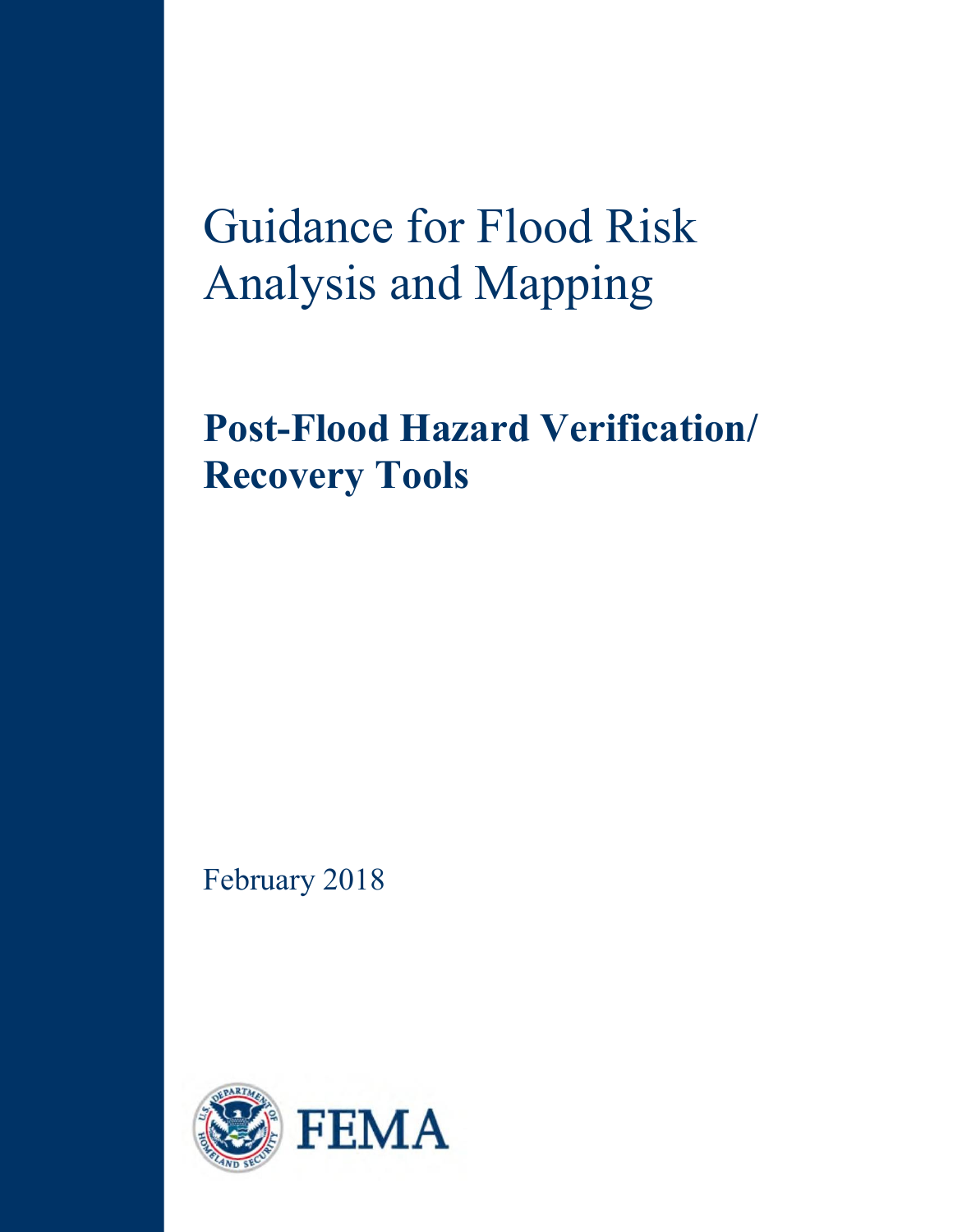Requirements for the Federal Emergency Management Agency (FEMA) Risk Mapping, Assessment, and Planning (Risk MAP) Program are specified separately by statute, regulation, or FEMA policy (primarily the Standards for Flood Risk Analysis and Mapping). This document provides guidance to support the requirements and recommends approaches for effective and efficient implementation. Alternate approaches that comply with all requirements are acceptable.

For more information, please visit the FEMA Guidelines and Standards for Flood Risk Analysis and Mapping webpage [\(www.fema.gov/guidelines-and-standards-flood-risk-analysis-and](http://www.fema.gov/guidelines-and-standards-flood-risk-analysis-and-mapping)[mapping\)](http://www.fema.gov/guidelines-and-standards-flood-risk-analysis-and-mapping). Copies of the Standards for Flood Risk Analysis and Mapping policy, related guidance, technical references, and other information about the guidelines and standards development process are all available here. You can also search directly by document title at [www.fema.gov/library.](http://www.fema.gov/library)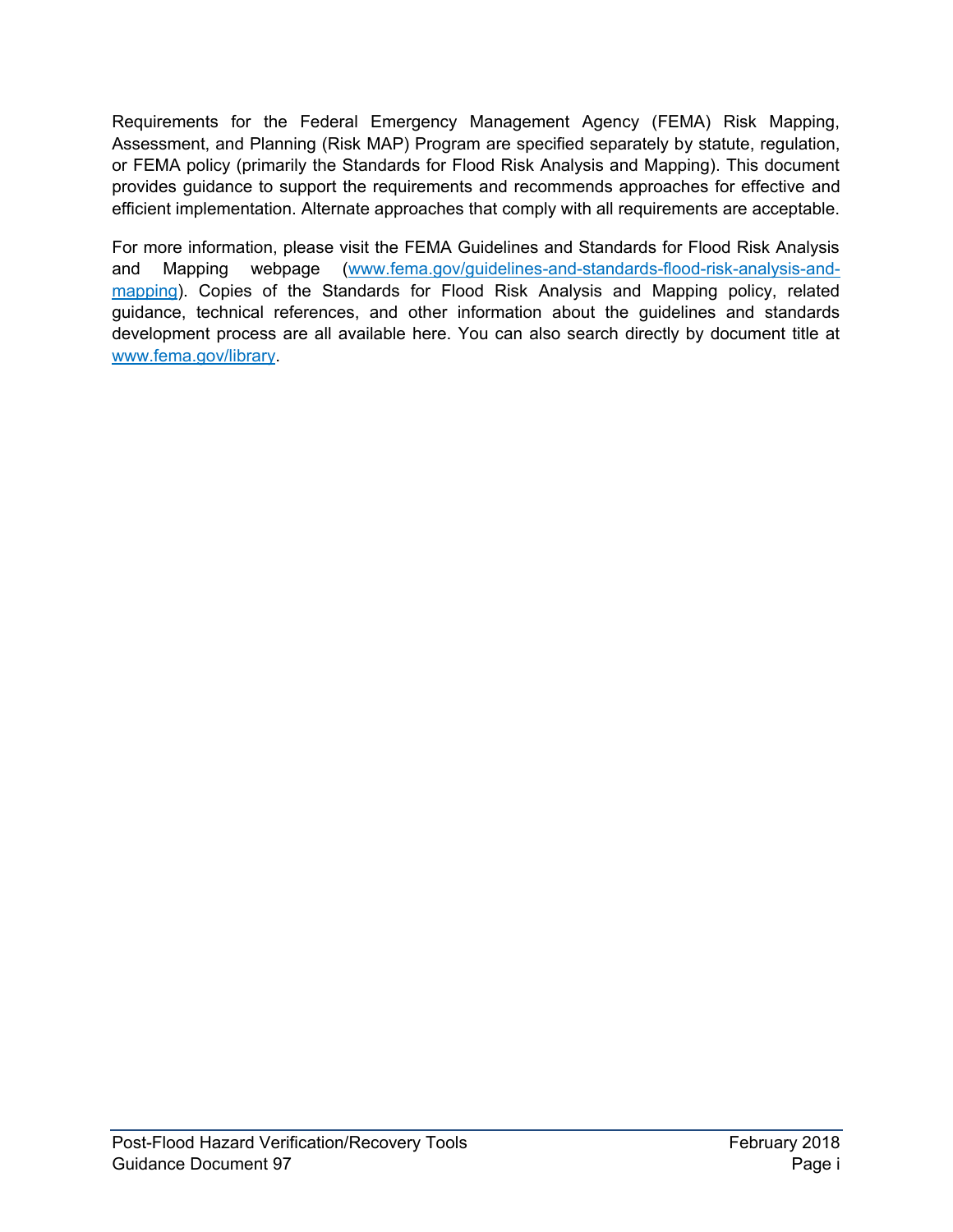## Table of Revisions

| <b>Affected Section or</b><br><b>Subsection</b> | <b>Date</b>      | <b>Description</b>                                                                                                                                                                                                                                                                                           |
|-------------------------------------------------|------------------|--------------------------------------------------------------------------------------------------------------------------------------------------------------------------------------------------------------------------------------------------------------------------------------------------------------|
| <b>First Publication</b>                        | February<br>2018 | Initial version of newly transformed guidance.<br>- The<br>content was derived from the Guidelines and<br>Specifications for Flood Hazard Mapping Partners,<br>Procedure Memoranda, and/or Operating Guidance<br>documents. It has been reorganized and is being<br>published separately from the standards. |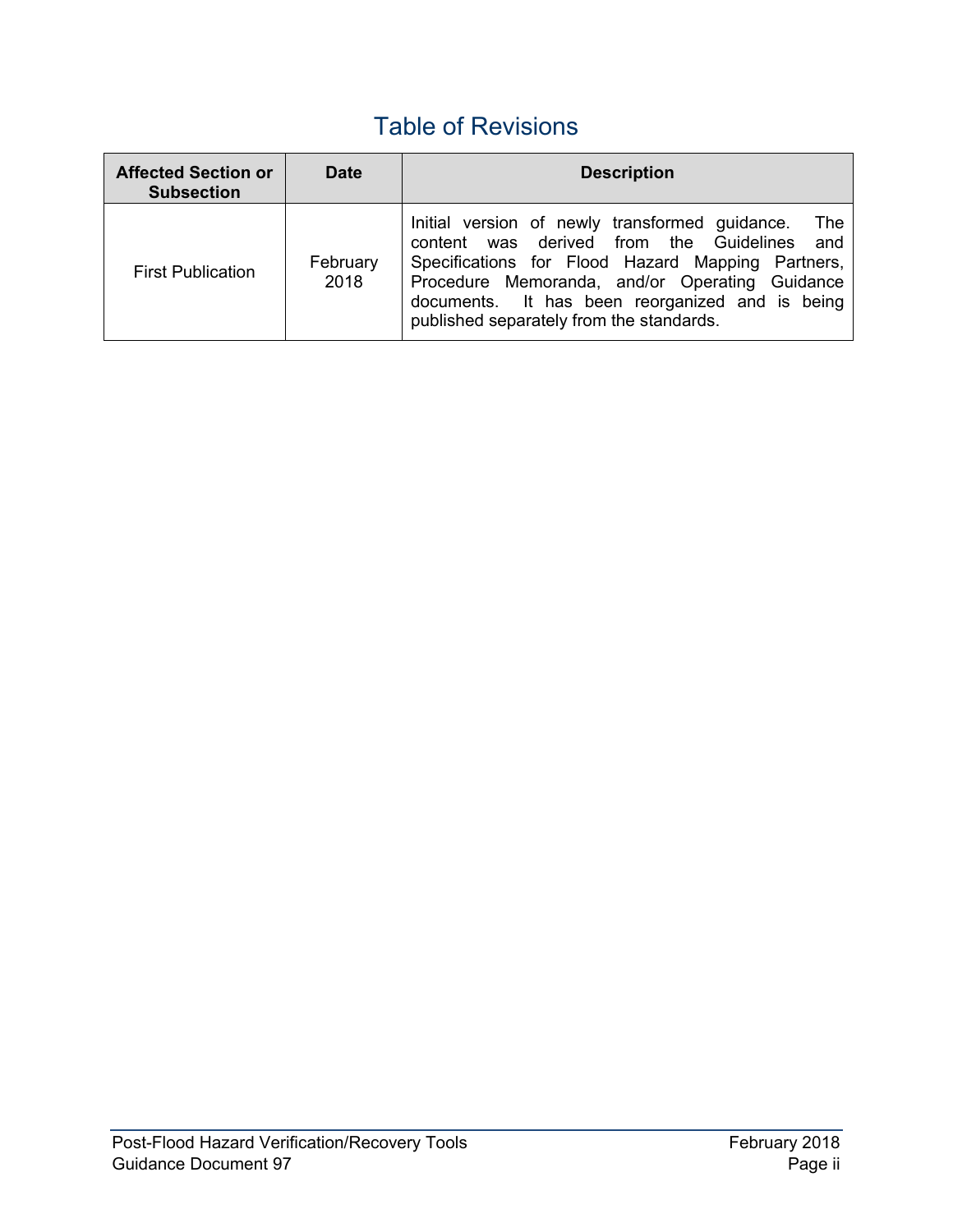## Table of Contents

| 1.0 |  |  |  |
|-----|--|--|--|
| 2.0 |  |  |  |
| 2.1 |  |  |  |
| 2.2 |  |  |  |
| 2.3 |  |  |  |
| 3.0 |  |  |  |
| 3.1 |  |  |  |
| 3.2 |  |  |  |
| 3.3 |  |  |  |
| 3.4 |  |  |  |
| 3.5 |  |  |  |
| 4.0 |  |  |  |
| 4.1 |  |  |  |
| 4.2 |  |  |  |
| 4.3 |  |  |  |
| 4.4 |  |  |  |
| 4.5 |  |  |  |
| 4.6 |  |  |  |
| 5.0 |  |  |  |

## List of Figures

## List of Tables

| Table 1: Guide for Classifying Riverine Reaches Based on Land Use and Development 8 |  |
|-------------------------------------------------------------------------------------|--|
| Table 2: Guide for Determining Maximum Spacing Between Riverine Survey Locations 8  |  |
| Table 3: Guide for Classifying Coastal Reaches Based on Land Use and Development13  |  |
| Table 4: Guide for Determining Maximum Spacing Between Coastal Survey Locations 13  |  |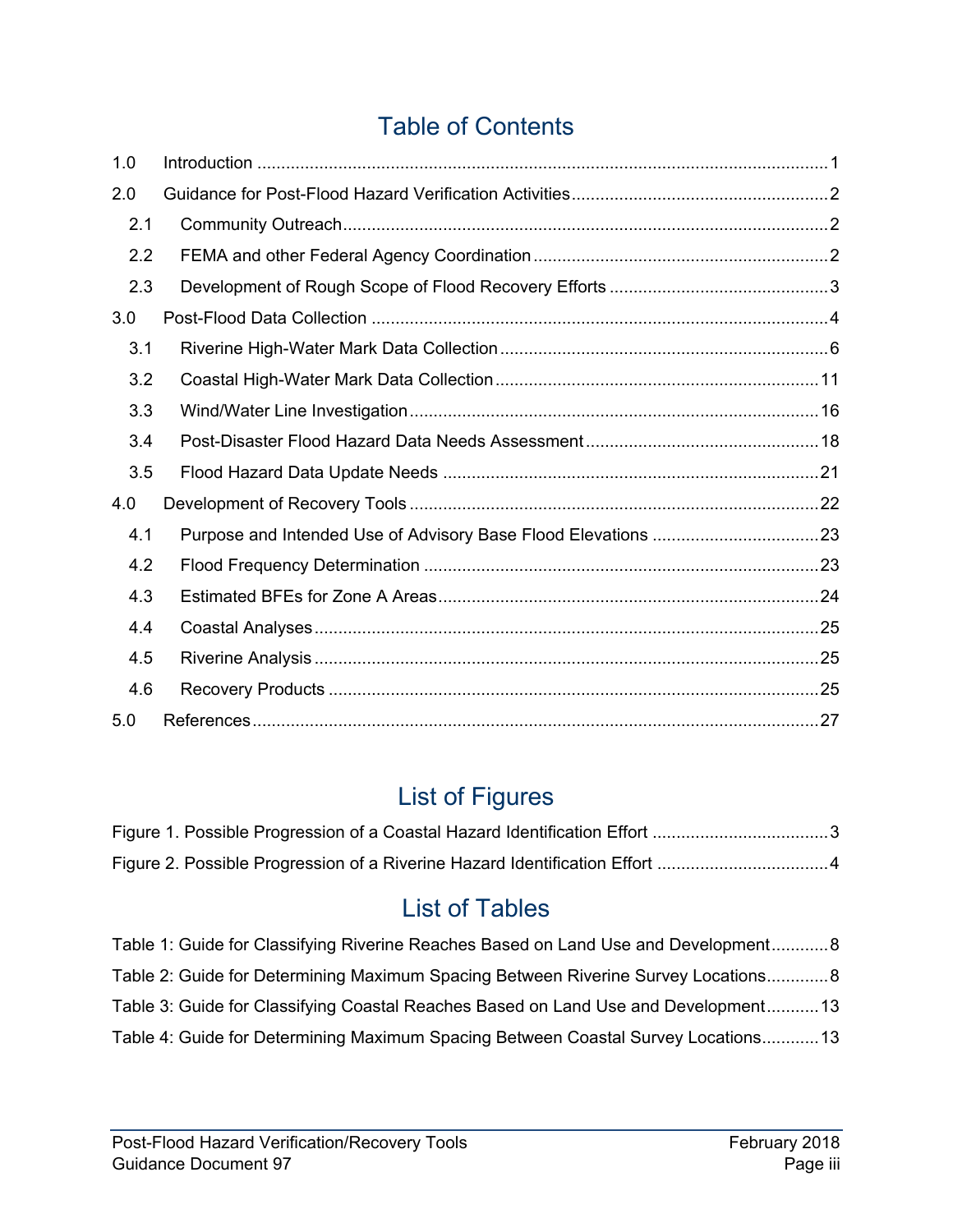#### <span id="page-4-0"></span>**1.0 Introduction**

It is critical to establish a coordinated effort to collect and disseminate accurate flood data and risk information to aid response and recovery efforts after a flood disaster occurs. Furthermore, it is important to collect and share these data as quickly as possible following the event's occurrence to aid in these efforts. These data may assist in response and recovery activities that include planning (mitigation, capital improvement, operations), investigation of the event and infrastructure, and the completion of projects to mitigate residential and commercial structures and other infrastructure from future flood risk.

Possible applications for these data in response, recovery, and mitigation activities include the following:

- Facilitating safe rebuilding;
- Identifying heavily damaged areas;
- Identifying locations on which to focus response and recovery efforts;
- Identifying areas for which flood insurance claims have or possibly will be made;
- Estimating damages for residential and commercial structures, lifelines, and other infrastructure;
- Identifying areas in which buildings may be substantially damaged and which, therefore, would be the focus of flood mitigation activities;
- Determining the likelihood of future damages in floodplains;
- Identifying inaccuracies in existing flood hazard data;
- Quantifying the benefits of taking action to mitigate or of not taking any action at all; and
- Identifying mitigation success stories.

The purpose of this document is to provide the Mapping Partner with guidance and best practices pertaining to post-flood hazard verification and recovery tools. Outreach and interagency coordination are discussed as well as high-water mark data collection, wind/water line investigations, and assessment of post-disaster flood hazard data needs. This document also outlines recovery tools such as Advisory Base Flood Elevations (ABFEs) and nonregulatory mapping products.

The Mapping Partner may be a federal, state, local, tribal or territorial entity, or a contracted entity such as the Production and Technical Services contractor or a grantee such as a Cooperating Technical Partner (CTP).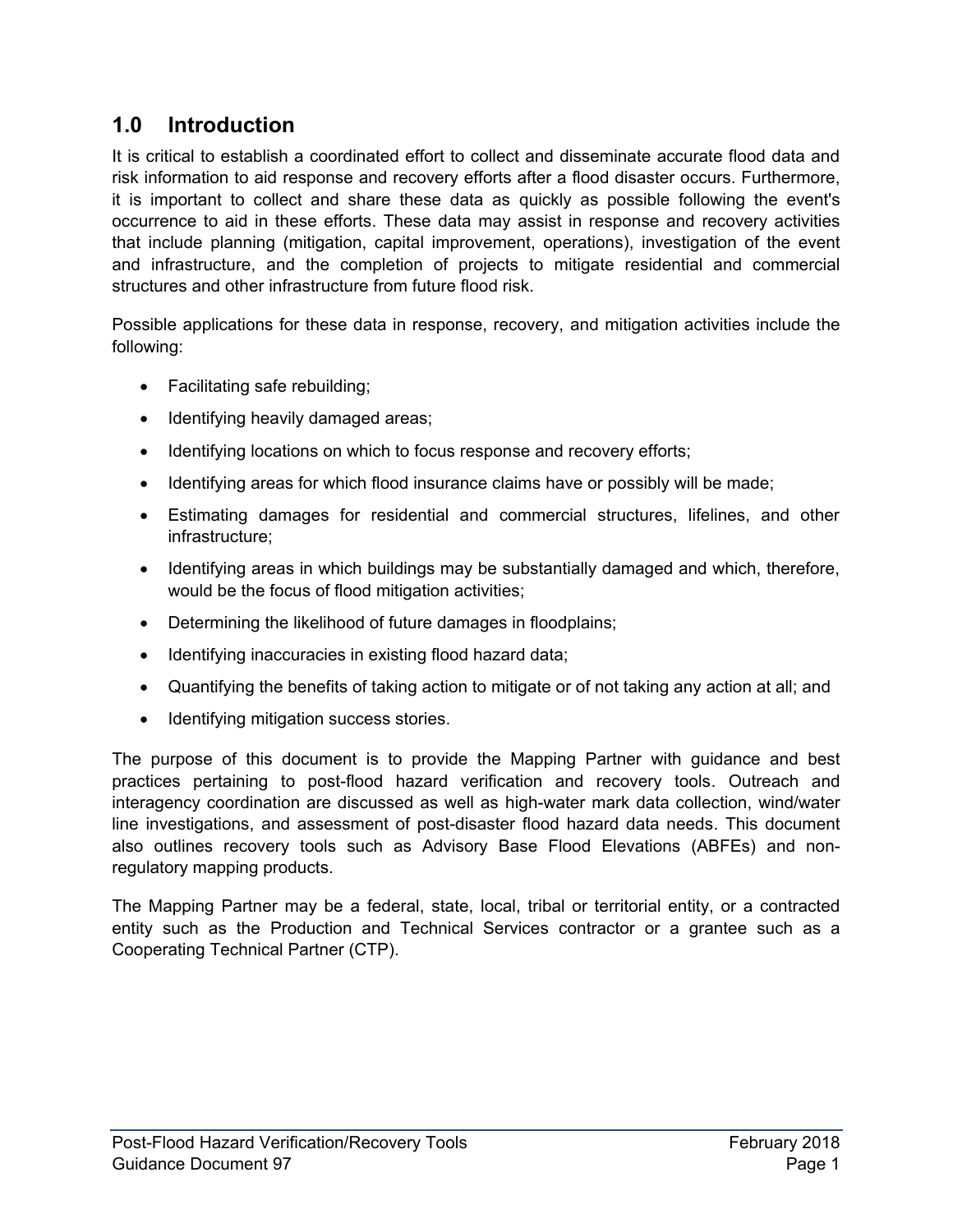#### <span id="page-5-0"></span>**2.0 Guidance for Post-Flood Hazard Verification Activities**

The following activities are associated with post-flood hazard verification:

- Geographic Information System (GIS) support;
- Community outreach;
- **FEMA and other federal agency coordination;**
- Development of rough scope of recovery efforts;
- Riverine high-water mark data collection;
- Coastal high-water mark data collection;
- Wind/water line investigation;
- Flood frequency determination;
- Post-disaster flood hazard data needs assessment; and
- Flood hazard update needs.

#### <span id="page-5-1"></span>**2.1 Community Outreach**

It is important to make contact with the community (officials, technical experts, response and recovery points of contact, and floodplain administrators) immediately after a flooding event has occurred. The FEMA Region and the Regional Support Center (RSC) should check to see if an active Risk MAP project or if the Risk MAP Discovery process has been performed in the affected areas prior to and/or immediately following the event. The Discovery report and community profiles completed as part of the Discovery process should contain outreach information, including community outreach efforts already conducted, and include a list of community officials and local points of contact. If the Risk MAP Discovery process has not been performed, the FEMA Region and the RSC will prepare a list of community officials and work to engage and coordinate with the local communities. In instances where a CTP exists, the FEMA Region and RSC can coordinate with the CTP to gather the above mentioned information.

To facilitate a streamlined communications and engagement process, consideration should be given to develop a strategic communications plan, which outlines communications goals and objectives, key stakeholders, messaging, and tools and tactics that would result in the most effective community engagement. Consideration should also be given to assessing the effectiveness of the engagement to ensure efficient use of community resources, which often are limited in a post-flood event situation. The FEMA Region and the RSC will use the local points of contact and knowledge to understand where the priority areas are located and identify areas of concern for the flood response and recovery efforts.

#### <span id="page-5-2"></span>**2.2 FEMA and other Federal Agency Coordination**

Internal coordination among FEMA and other federal agencies is important to leverage data, information, and resources during the flood response and recovery efforts. One such way of leveraging the post-flood recovery effort is through interagency teams such as the Silver Jackets. The Silver Jackets Program [\(silverjackets.nfrmp.us\)](http://silverjackets.nfrmp.us/) has established a network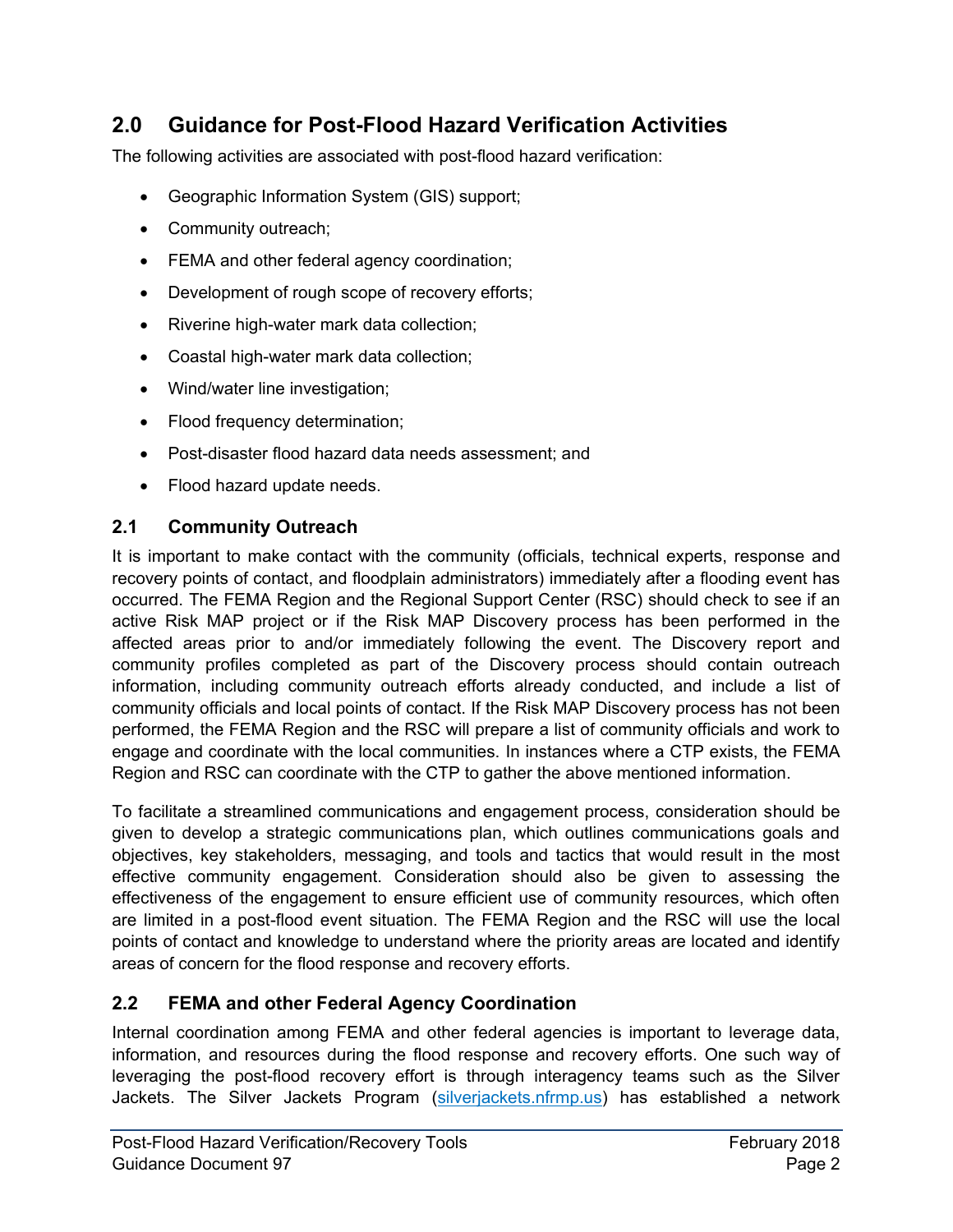between multiple state, federal, and local agencies through organizing Interagency Flood Risk Management Teams. The teams learn from one another in reducing flood risk and enhance response and recovery efforts when events do occur. Common State agency participants include departments dealing with hazard mitigation, emergency management, floodplain management, natural resources management or conservation, etc. Federal participation typically includes the U.S. Army Corps of Engineers (USACE), FEMA, National Weather Service (NWS), and the U.S. Geological Survey (USGS).

The Silver Jackets Program goals are to:

- Facilitate strategic life-cycle flood risk reduction;
- Create or supplement a continuous mechanism to collaboratively solve state-prioritized issues and implement or recommend those solutions;
- Improve processes, identifying and resolving gaps and counteractive programs;
- Leverage and optimize resources;
- Improve and increase flood risk communication and present a unified interagency message; and
- Establish close relationships to facilitate integrated post-disaster recovery solutions.

Consideration should also be given to engage with non-governmental disaster response organizations and faith-based organizations in a post-disaster setting. Often, these organizations have direct contact with impacted community members and can serve as liaisons with FEMA, and other federal and state organizations as communities respond to and begin to recover from the flooding event.

#### <span id="page-6-0"></span>**2.3 Development of Rough Scope of Flood Recovery Efforts**

The FEMA Region should work closely with the local communities to develop a rough scope of flood recovery efforts. The FEMA Region should set priorities and coordinate with other recovery efforts in the area. The FEMA Region will assess available data sets through review of the Mapping Information Platform (MIP) for the Discovery database, existing high-water marks, survey, and engineering analyses developed for the effective flood maps.

The diagrams below present possible progressions for hazard identification efforts after a coastal flooding event and after a riverine flooding event.



<span id="page-6-1"></span>**Figure 1. Possible Progression of a Coastal Hazard Identification Effort**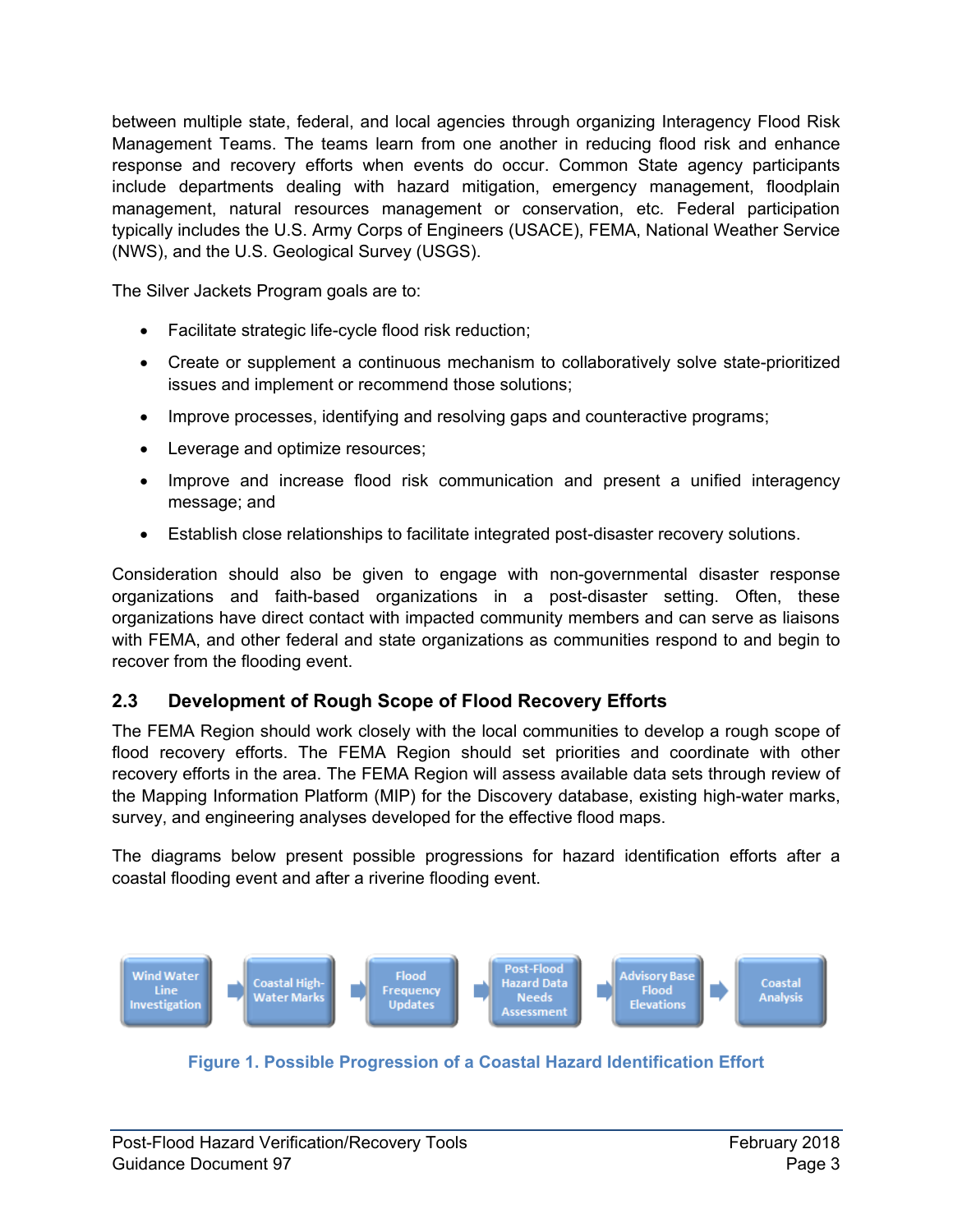

**Figure 2. Possible Progression of a Riverine Hazard Identification Effort** 

#### <span id="page-7-1"></span><span id="page-7-0"></span>**3.0 Post-Flood Data Collection**

One valuable tool for post-flood data collection is the use of GIS which can be used to support emergency operations in response, recovery, and mitigation efforts before and after a disaster. The FEMA National Response Coordination Center (NRCC), Regional Response Coordination Center (RRCC), Joint Field Office (JFO) staff and Regional GIS Coordinators can use GIS to inform, analyze, and display information to expedite emergency management decisions

GIS support staff might include FEMA Regional staff, RSC staff, CTP staff, disaster assistance staff (such as the National Response Coordination Center (NRCC), Regional Response Coordination Center (RRCC), Joint Field Office (JFO), and/or state and local community staff.

The GIS support staff should contact the following, at a minimum, to obtain data:

- State emergency management office;
- Other State offices, such as environmental protection, transportation, and GIS offices;
- Local communities (i.e., counties/parishes, townships, boroughs, towns, cities);
- USGS;
- U.S. Department of Agriculture;
- Local colleges and universities; and
- FEMA, its contractors, and other Mapping Partners.

The functions that the GIS support staff may have to perform include analysis and mapping support for the following:

- Best available information which may include the Flood Insurance Rate Map (FIRM), Base Level Engineering (BLE), Q3 Flood Data products, and local hazard information;
- Repetitive loss locations;
- Damage assessments;
- High-water mark surveys;
- Various progress reports;
- Teleregistration activities;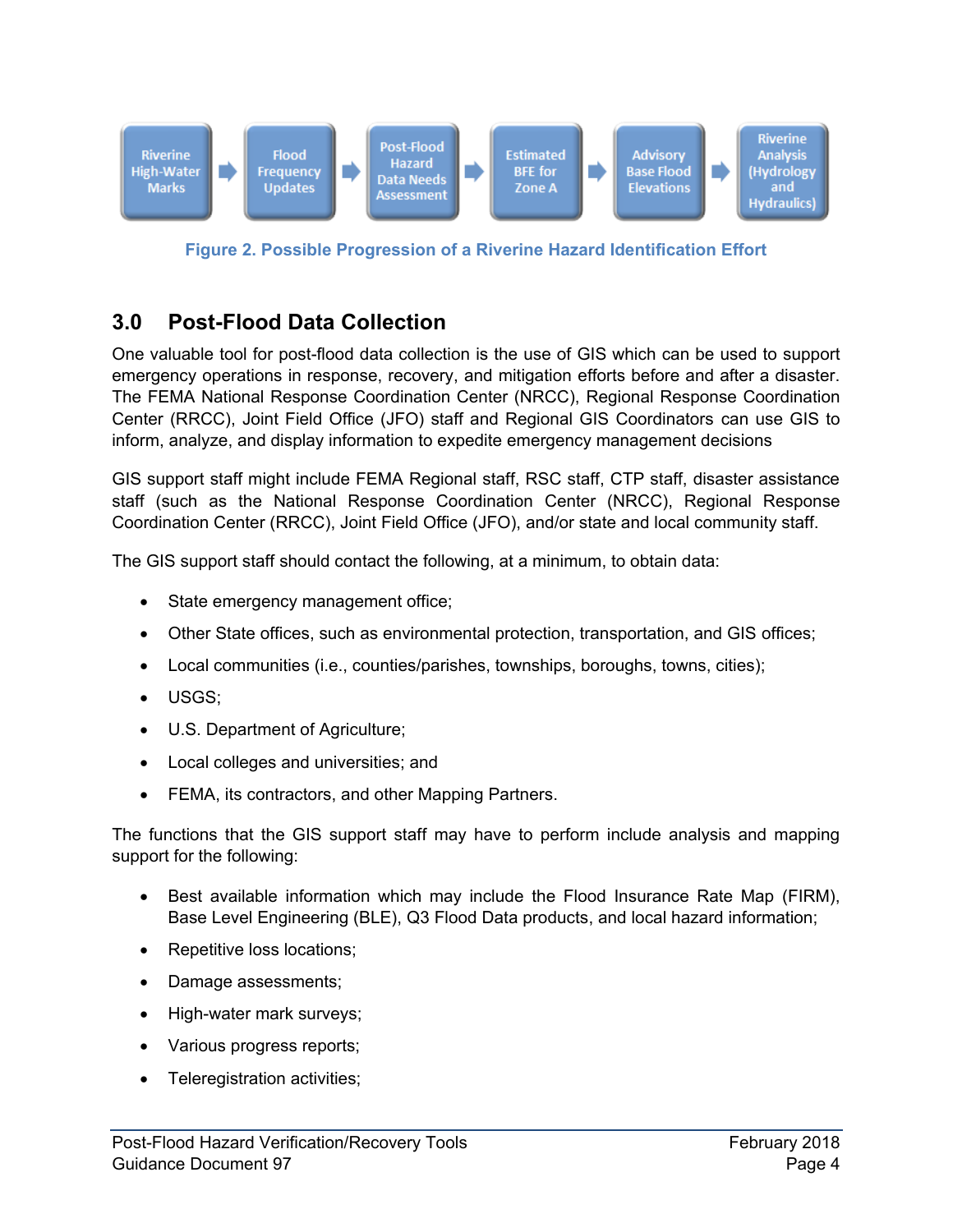- Hazard Mitigation Assistance (HMA) program activities;
- Critical facilities and infrastructure;
- Demographics; and
- Control structure locations and failures.

These analyses and mapping support function may be altered to address changes in FEMA requirements.

Data may be presented on the FEMA GeoPlatform, with access options including internal-only FEMA access or public data access, on an as needed basis. Individual spatial features and attributes related to post-flood and recovery data availability can be stored on a record ID basis (e.g., county Federal Information Processing Standards (FIPS) code, Community Identification Number, or other unique record ID), linked to a "study footprint" or other polygon feature. To support a wide range of future applications, best practice is to make a dataset compatible with companion products, such as Flood Risk Data, Coordinated Needs Management Strategy (CNMS), FIRM Databases, or other local and State emergency management or mitigation datasets, so that FEMA, state, local, tribal or territorial partners can leverage flood risk and flood hazard data when responding to a disaster, and for future Discovery efforts, or when preparing other risk assessment data to fulfill the Risk MAP vision and integrate directly with the Risk MAP project lifecycle.

Companion datasets or services that may be leveraged from the FEMA GeoPlatform or other web service environments include:

- CNMS;
- Regional tracking data;
- Building footprints;
- Parcel footprints;
- Weather data:
- High-water marks;
- Geocoded property addresses; and
- Emergency Facilities.

The FEMA Region and the RSC should inventory and catalog all digital data related to the flood event. This documentation must be designed to allow access to this digital data for any future data processing needs. The documentation should contain descriptions of digital data, file format type, creation dates, and source documentation.

At the conclusion of the assignment, the assigned Mapping Partner will provide a copy of the data in digital format. A best practice would include providing the digital data to the FEMA GeoPlatform for distribution to other agencies. The assigned Mapping Partner also should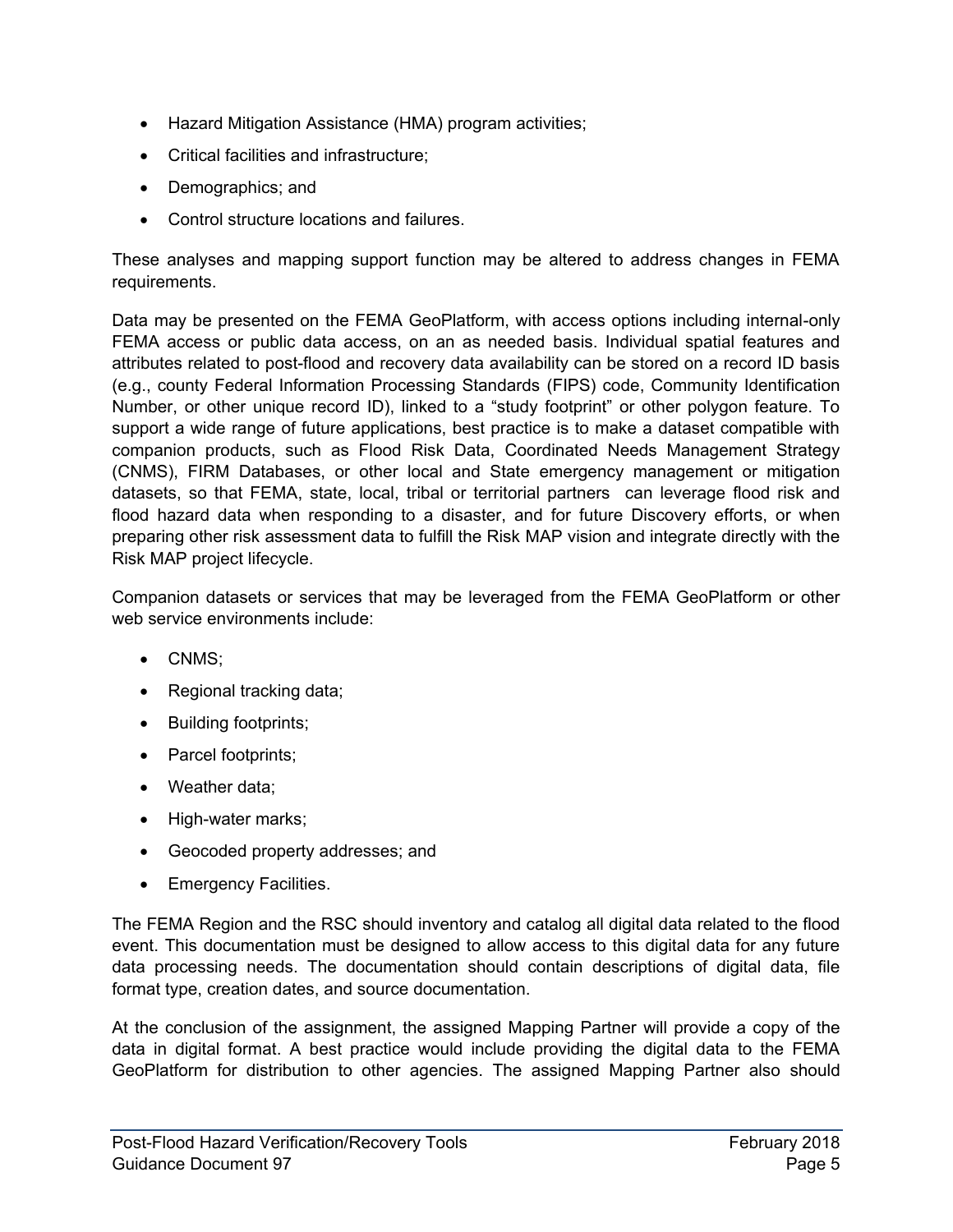develop recommendations for standard products, applications, and procedures that could be developed for future events.

Post-flood hazard verification efforts should be coordinated, if possible, with FEMA Building Science Branch, and with NFIP Insurance. Both of these groups may obtain or know of relevant post-flood water surface elevation and building damage data that could be useful.

#### <span id="page-9-0"></span>**3.1 Riverine High-Water Mark Data Collection**

#### **3.1.1 Identification of Areas for Survey**

The FEMA Region in coordination with the Planning Section staff and the Geospatial Information Unit (GIU) staff at the JFO or in the NRCC and/or RRCC will determine stream reach areas for high-water mark data collection through coordination with FEMA, USGS, state officials, and local community officials; review any available or in process remote-sensing data; and review existing media reports. The FEMA Region will coordinate and/or obtain event specific information, remote-sensing data and media reports from the Planning Section staff and GIU staff at the FEMA JFO and/or NRCC and RRCC.

The FEMA Region will complete an initial overview and assessment of flooding within the subject area and identify flooding sources/stream reaches that experienced flooding for which high-water mark data and/or remote sensing data may be needed. In general, the FEMA Region should collect high-water mark data for major rivers and their tributaries and in other areas where severe flooding has occurred.

The Mapping Partner should place particular emphasis on areas where flood-related damage to buildings, infrastructure, or agricultural lands occurred as well as areas that experienced record or near-record flooding. The FEMA Region should base identification of areas for high-water mark surveys on available information regarding the recent event, such as satellite imagery, aerial photography, drone footage, media reports, and knowledge of local and State emergency managers and other Federal agencies.

The FEMA Region should contact and coordinate with other federal, state and local agencies to determine the existence of any similar data collection activities by their respective offices. A summary report (in digital format) to document the coordination between FEMA, and other federal, state and local agencies and officials as well as any additional data used in determining post flood data collection efforts (high-water mark collection, remote sensing collection) areas should be created and distributed amongst stakeholders.

As a way of leveraging expertise and resources, FEMA may use mission assignments to task the USGS with the collection and surveying of riverine high-water marks. The mission assignments allow for a coordinated federal emergency response between FEMA and USGS.

The use of social media and other online resources should be considered as best practices during the identification of riverine areas for survey. Social media, such as Twitter and Facebook, can be a source of information to keep up with real-time updates from local news media outlets, police and fire departments, and other response and recovery operations.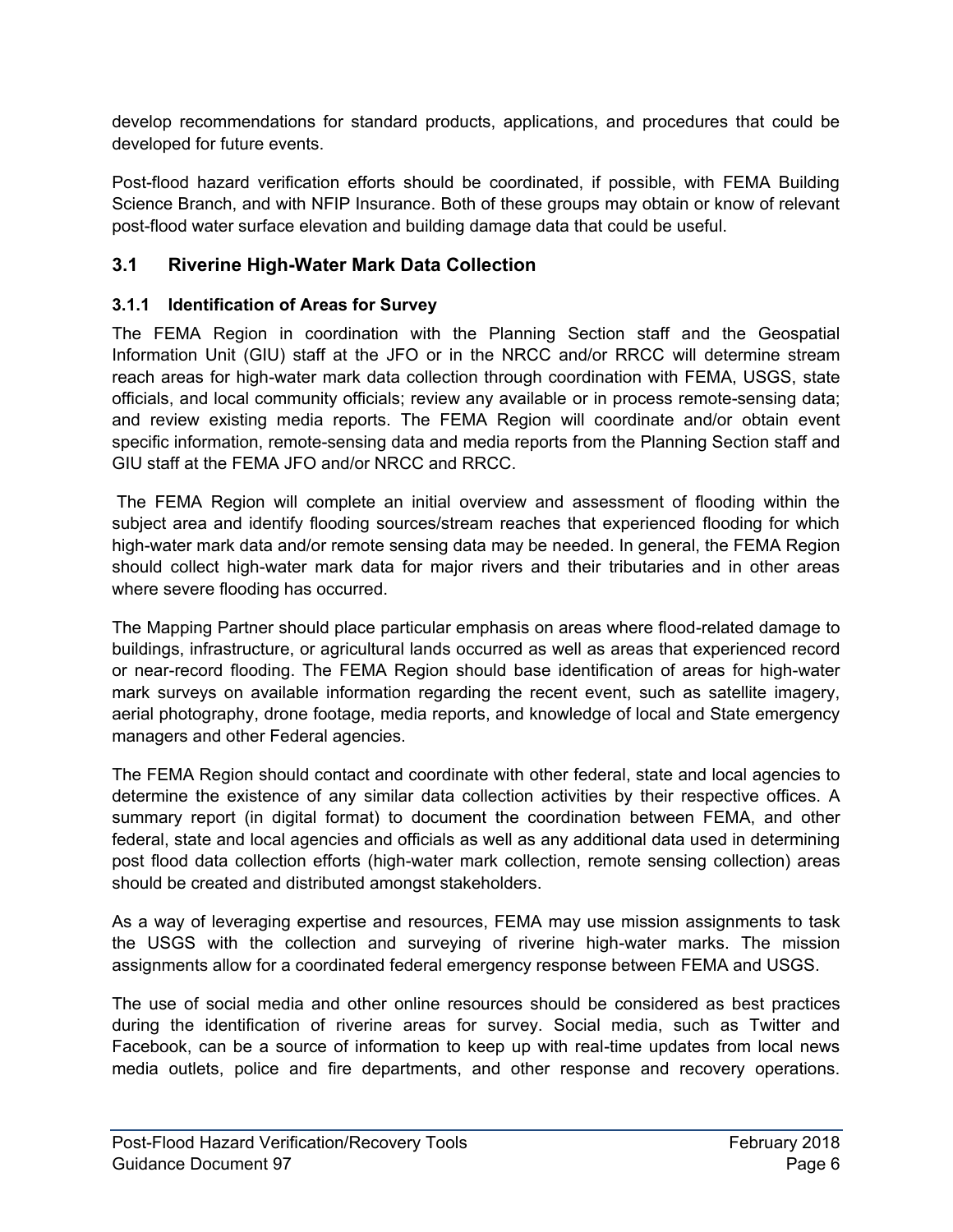Crowdsourced mapping projects can also provide a source of data as community members monitor and report on flooded streets in local areas.

Other online resources include the U.S. Flooding Public Information Map

 [\(www.esri.com/services/disaster-response/flooding\)](http://www.esri.com/services/disaster-response/flooding). This resource has continuously updated flooding information from the NWS and shows observed flooding locations, current and forecast rainfall, and flood warning areas. The map shows the locations of stream gauges and provides flooding height data. The map is also linked to geotagged social media data and webcams.

The FEMA Region should check the USGS Flood Event Viewer (FEV) [\(water.usgs.gov/floods/FEV\)](http://water.usgs.gov/floods/FEV) for existing high-water mark data. The FEV provides a national database of high-water mark information for flood events and flood response data. The FEV also provides location of and flood height data collected by temporary deployed USGS stream gages. The USGS Water Watch for flooding (waterwatch.usgs.gov/index.php?id=flood&sid=w\_table) also provides tabular or map-based listings of stream gages that are currently above flood stage.

#### **3.1.2 Riverine High-Water Mark Data Collection**

To locate and survey high-water marks for riverine areas identified and approved by FEMA, the FEMA Region, RSC and/or assigned Mapping Partner will establish high-water mark data collection teams based on the size of the project and deploy these teams in the field. Members of the data collection teams should identify and flag the high-water marks. The team members should then locate the high-water marks using differential Global Positioning Systems (GPS) units and conventional survey equipment. The teams will then identify GPS beacons, which are to be used as the base stations. If possible, the teams should record all measurements in realtime.

The assigned Mapping Partner should use traditional survey techniques in the event that GPS signals are blocked by buildings, trees, or other obstructions. An engineer from the assigned Mapping Partner will assist the surveyor in measuring the high-water marks and take all field notes required for the metadata documentation. High-water mark points should be collected to a vertical accuracy of 0.25 feet and horizontal accuracy of 10 feet. The vertical and horizontal datums should also be noted.

The Mapping Partner should consult the USGS publication Identifying and Preserving HighWater Mark Data at [pubs.usgs.gov/tm/03/a24/tm3a24.pdf](https://pubs.usgs.gov/tm/03/a24/tm3a24.pdf) for guidance on high-water mark identification (Koenig et al., 2016).

#### **3.1.3 Spacing of High-Water Data Points**

The assigned Mapping Partner will subdivide each stream or river identified for survey into reaches based on the level of development within each reach. The assigned Mapping Partner will use [Table 1](#page-11-0) as a guide for classifying the reaches based on the general land use and level of development within the flooded area of the reach.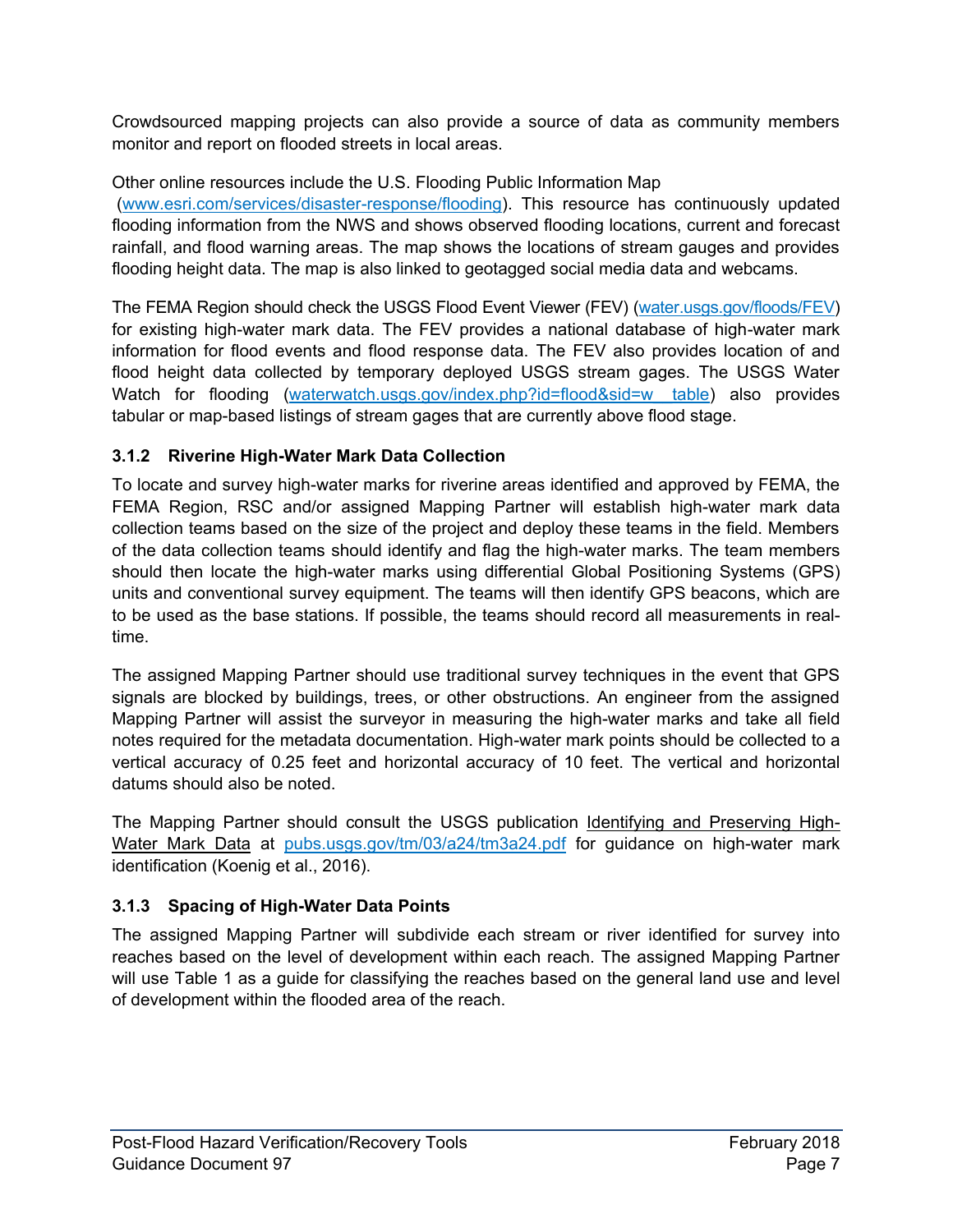| <b>Land-Use/Development</b><br>Category | <b>Description</b>                                                                               |
|-----------------------------------------|--------------------------------------------------------------------------------------------------|
| Low                                     | Rural, agricultural, and/or areas of no or minimal development                                   |
| Medium                                  | Areas of moderate development                                                                    |
| High                                    | Areas of dense development, such as large residential, urban,<br>commercial, or industrial areas |

#### <span id="page-11-0"></span>**Table 1: Guide for Classifying Riverine Reaches Based on Land Use and Development**

The spacing of the high-water mark data points should be a function of the development category for each reach. The assigned Mapping Partner will use [Table 2](#page-11-1) as guidance for determining the maximum spacing between survey locations for the various development categories. The assigned Mapping Partner will apply these spacing guidelines such that highwater mark data points are collected at locations where reliable high-water marks can be readily obtained, such as downtown areas in which buildings are flooded. The density of spacing may be irregular as more high-water marks may be flagged in areas that were more significantly impacted by flooding. Fewer high-water marks may be flagged in areas that received less flooding or where there were fewer buildings.

| <b>Land-Use/Development</b><br>Category | <b>Description</b>                                                                                                                                           |
|-----------------------------------------|--------------------------------------------------------------------------------------------------------------------------------------------------------------|
| Low                                     | At upstream and downstream end of reach and no more than 10<br>miles apart                                                                                   |
| Medium                                  | Upstream of the most upstream bridge or culvert within the reach<br>and downstream of the most downstream bridge or culvert and no<br>more than 1 mile apart |
| High                                    | Upstream and downstream of each bridge or culvert within the reach<br>and no more than 0.5 miles apart                                                       |

#### <span id="page-11-1"></span>**Table 2: Guide for Determining Maximum Spacing Between Riverine Survey Locations**

#### **3.1.4 Selection of Physical Features for High-Water Mark Survey**

At each survey location, the assigned Mapping Partner will survey at least one high-water mark data point at fixed physical features. If practicable, the assigned Mapping Partner will survey two or more points. One point should be on a bridge or culvert or on a building located adjacent to or near the channel that was inundated during the flood event. The second point should be on a building that was inundated located away from the channel, in the fringe area of the flooding event.

In the absence of bridge, culvert, or buildings for collecting a high-water mark data point, the assigned Mapping Partner may use other fixed physical features, such as trees or utility poles. If a fixed physical feature is not available to survey the high-water mark data point, the assigned Mapping Partner may use the downed vegetation line as a last resort.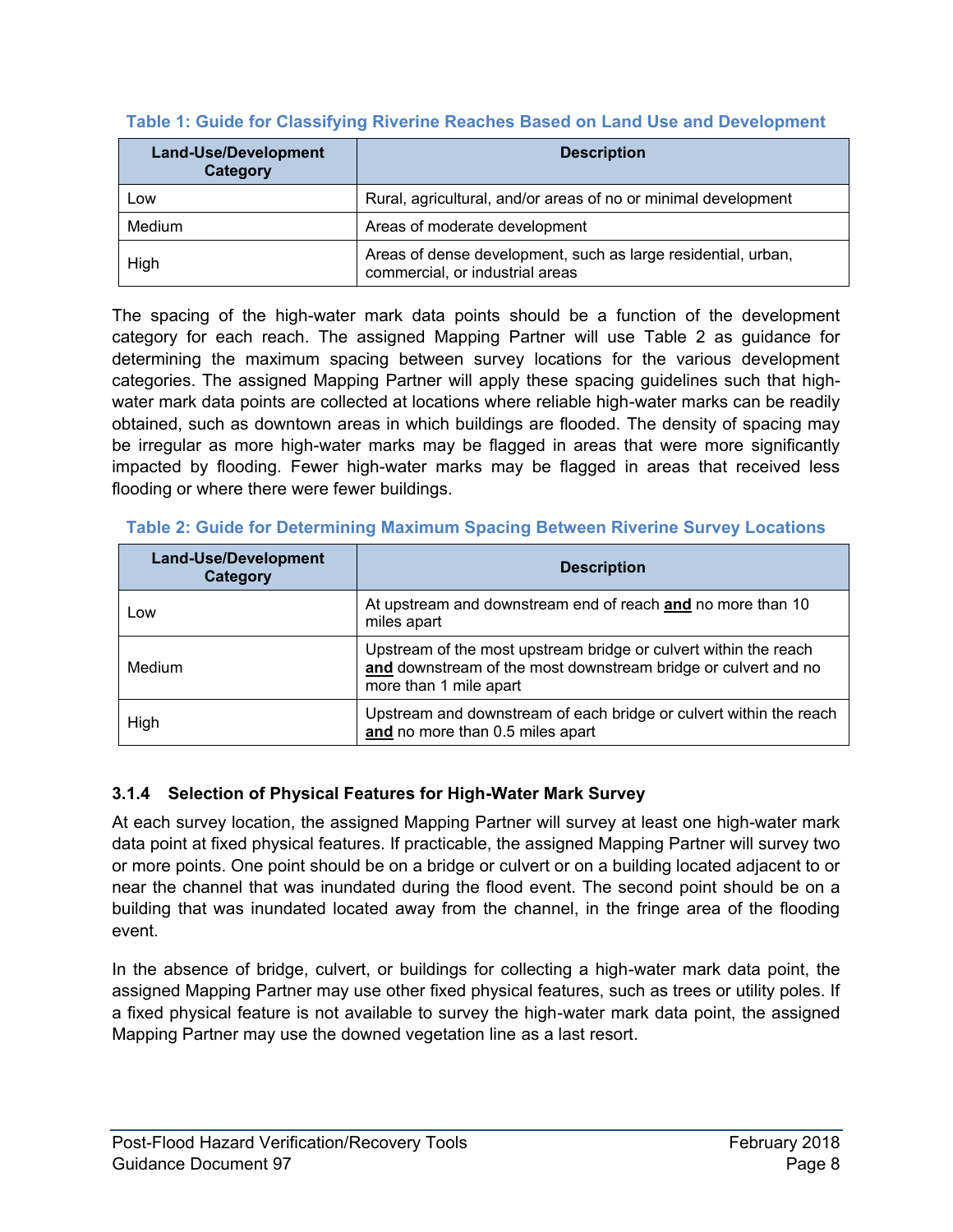#### **3.1.5 High-Water Mark Type**

The assigned Mapping Partner will note the type of high-water mark for each data point such as mud line, wrack line, debris line, debris snag, water line, seed line, and other. In general, the mud or residue line on buildings of bridges is considered the most reliable. In a clear-water event, the assigned Mapping Partner should exercise great care in using the water line on buildings as the high-water mark, because of the "wicking" effect of some building construction materials. This wicking effect can cause the water to penetrate the building materials and then seep upward. This effect would tend to overstate the actual flooding event. The assigned Mapping Partner may use the debris line on the ground or suspended in vegetation as a last resort. The assigned Mapping Partner should take digital photographs of each high-water mark data point surveyed.

#### **3.1.6 Other Flooding Factors**

For each location surveyed, the assigned Mapping Partner should note and photograph other information regarding the flooding event, including the following, and include these data in the GIS metadata:

- Blockage of a bridge or culvert by debris;
- Damage to or structural failure of bridge or culvert;
- Channel scouring;
- Sediment deposition in the channel; and
- Channel bank erosion, meandering, or avulsion.

For each high-water mark data point, the assigned Mapping Partner will provide the following GIS metadata:

- Identification number (for cross referencing purposes);
- River or stream name:
- Reach identification;
- Location (city/town/borough/village, county/parish, state);
- Address of high-water mark structure, if applicable;
- Description of physical feature surveyed (e.g., bridge, culvert, building, utility pole, tree), including name of the structure or road for bridge or culvert and street address for buildings;
- Location relative to channel (i.e., in channel, immediately adjacent to channel, in fringe area);
- Zone designation on effective FIRM (e.g., Zone A, AE, X);
- Type of high-water mark, such as mud line, wrack line, debris line, debris snag, water line, seed line, or downed vegetation line;
- Date and time high-water mark was located;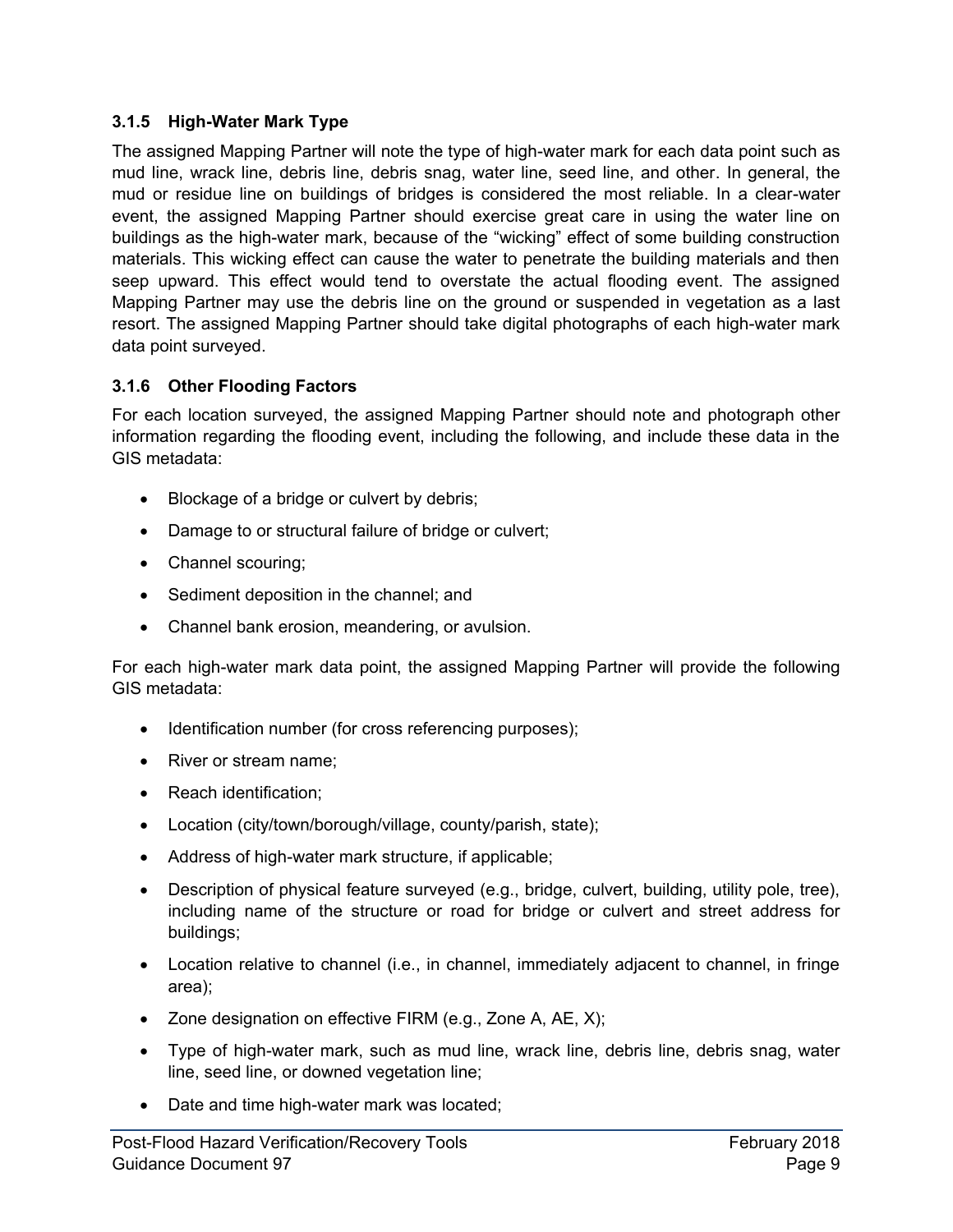- Date and time high-water mark was surveyed (if different from above);
- Digital photograph of high-water mark;
- Name and seal of surveyor;
- Vertical datum;
- **Latitude, longitude, and elevation**  $(x, y, z)$  **coordinates; and**
- Accuracy or uncertainty (i.e., excellent, good, fair, poor).

#### **3.1.7 Reporting**

The assigned Mapping Partner will provide a summary report to FEMA that documents the highwater mark survey. At a minimum, this report should document the dates of survey, survey methods used, benchmarks used, High-Water Mark Certificates, and interviews with local officials and/or residents regarding the event.

The assigned Mapping Partner will submit the report in digital format. The assigned Mapping Partner will supply copies to the FEMA Project Officer (PO), FEMA Regional Risk Analysis Branch Chief, USGS, USACE, CTPs, and State National Flood Insurance Program (NFIP) Coordinator and coordinate making the report available through the FEMA Flood Hazard Mapping website [\(www.fema.gov/national-flood-insurance-program-flood-hazard-mapping\)](https://www.fema.gov/national-flood-insurance-program-flood-hazard-mapping) for other interested parties.

The assigned Mapping Partner will ensure the data for each high-water mark metadata file are submitted in a GIS map coverage file format that complies with FEMA's FIRM Database Technical Reference (FEMA, 2017). The assigned Mapping Partner will provide the high-water mark survey points in a GIS point coverage. Final selection of file formats will be coordinated with the FEMA PO or his/her designee.

The assigned Mapping Partner will cross-reference all supporting documentation to the tabular data using the identification number, and include the following other items:

- Digital photographs of each high-water mark;
- Digital photographs of bridge, culverts, or channel, if other flooding factors are noted; and
- USGS (Digital Raster Graphic as minimum) quadrangle maps (or comparable base map source) showing the location, designation, and elevation of all high-water marks as a GIS spatial data coverage.

The assigned Mapping Partner will create GIS maps through coordination with the FEMA PO, his/her designee, and other FEMA staff and submit the maps in digital format. The assigned Mapping Partner will provide digital copies to the FEMA JFO and Regional Office (RO).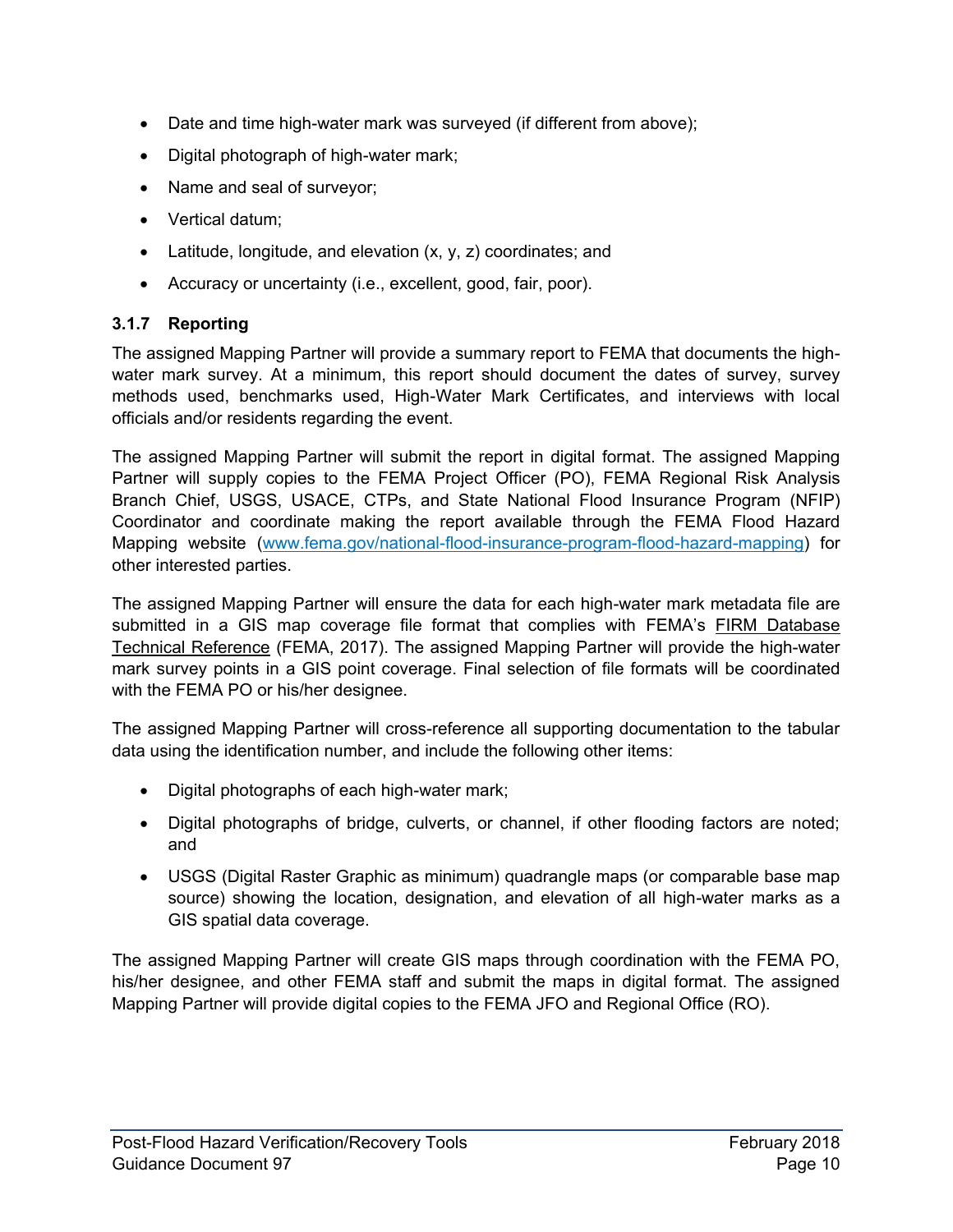#### <span id="page-14-0"></span>**3.2 Coastal High-Water Mark Data Collection**

#### **3.2.1 Identification of Areas for Survey**

The FEMA Region in coordination with the Planning Section staff and the GIU staff at the JFO or in the NRCC and/or RRCC will determine the coastal shoreline and embayment reach areas for coastal high-water mark data collection through coordination with FEMA, USGS, state and local community officials; review any available or in process remote sensing data; and review existing media reports. The FEMA Region will coordinate and/or obtain event specific information, remote-sensing data and media reports from the Planning Section staff and GIU staff at the FEMA JFO and/or NRCC and RRCC.

The FEMA Region will complete an initial overview and assessment of flooding within the subject area by identifying flooding sources and reaches of shoreline that experienced flooding for which high-water mark data and/or remote sensing data may be needed. In general, highwater mark data are needed for open coast shorelines (Atlantic Ocean, Gulf of Mexico, Pacific Ocean and Great Lakes) and major embayments (e.g., Chesapeake Bay, Delaware Bay, Long Island Sound). The FEMA Region may also collect high-water mark data for smaller bodies of water. The FEMA Region should place particular emphasis on water bodies that caused flooding damage to buildings, infrastructure (including, but not limited to, evacuation routes, wastewater treatment facilities, and schools), agricultural lands, and areas that are estimated to have experienced near-record or record flooding.

The FEMA Region should base the identification of flooding sources and their representative shoreline reaches for follow-up high-water mark data collection on available information regarding the recent event, such as the following:

- Wave and tide gage data from the USGS (available at www.usgs.gov) and NOAA (available at www.noaa.gov);
- Satellite imagery or drone footage;
- Inundation mapping prepared by the FEMA Mapping and Analysis Center;
- SLOSH simulation runs from the NWS and/or National Hurricane Center;
- Information from the NWS, Tides and Coastal Flooding page [\(https://www.weather.gov/akq/CoastalFlooding\)](https://www.weather.gov/akq/CoastalFlooding);
- Aerial photography and "on-ground" reports from NOAA and/or the media;
- Media reports (online, newspaper, television); and
- Information provided by local and State emergency managers and other Federal Agencies (i.e., USACE Preliminary Damage Assessments for hurricane events, FEMA situation reports, FEMA Preliminary Damage Assessments, telephone logs, discussions).

The FEMA Region should contact and coordinate with other federal, state and local agencies to determine the existence of any similar data collection activities by their respective offices. A summary report (in digital format) to document the coordination between FEMA, and other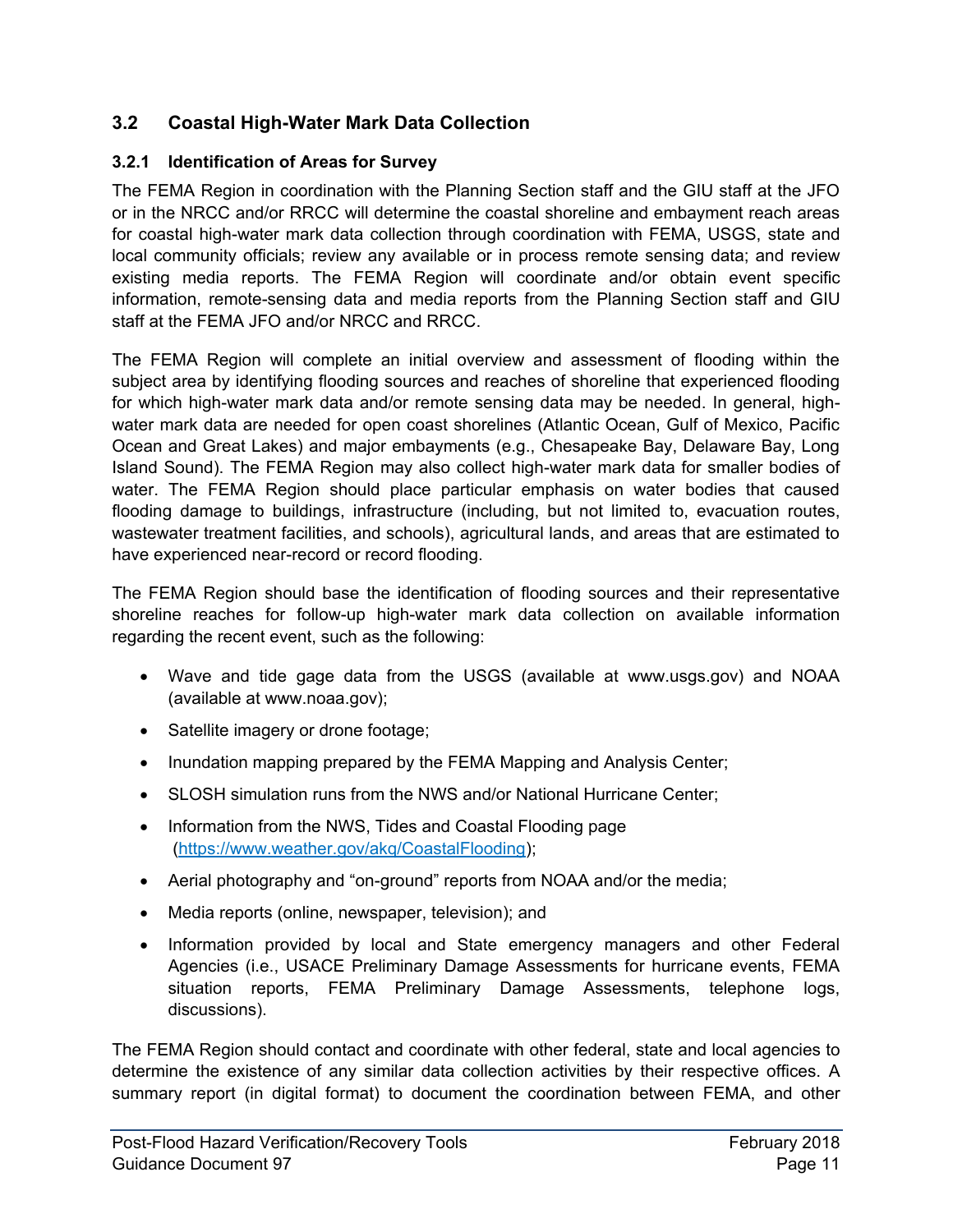federal, state and local agencies and officials as well as any additional data used in determining post flood data collection efforts (high-water mark collection, remote sensing collection) areas should be created and distributed amongst stakeholders.

As a way of leveraging expertise and resources, FEMA may use mission assignments to task the USGS with the collection and surveying of coastal high-water marks and the deployment and recovery of storm-surge sensors. The mission assignments allow for a coordinated federal emergency response between FEMA and USGS.

The use of social media and other online resources should be considered as best practices during the identification of coastal areas for survey. Social media, such as Twitter and Facebook, can be a source of information to keep up with real-time updates from local news media outlets, police and fire departments, and other response and recovery operations. Crowdsourced mapping projects can also provide a source of data as community members monitor and report on flooded streets in local areas.

#### Other online resources include the U.S. Flooding Public Information Map

 [\(www.esri.com/services/disaster-response/flooding\)](http://www.esri.com/services/disaster-response/flooding). This resource has continuously updated flooding information from the NWS and shows observed flooding locations, current and forecast rainfall, and flood warning areas. The map shows the locations of stream gauges and provides flooding height data. The map is also linked to geotagged social media data and webcams.

The FEMA Region should check the USGS FEV [\(water.usgs.gov/floods/FEV\)](http://water.usgs.gov/floods/FEV) for existing highwater mark data. The FEV provides a national database of high-water mark information for flood events and flood response data. The FEV also provides a link to the USGS Surge. Wave, and Tide Hydrodynamics (SWaTH) network [\(water.usgs.gov/floods/swath/\)](http://water.usgs.gov/floods/swath/). The SWaTH network comprises long-term USGS and National Ocean Service tide gages as well as mobile, rapidly deployable, but temporary, real-time gages, and mobile storm-tide sensors.

#### **3.2.2 Coastal High-Water Mark Data Collection**

To locate and survey high-water marks for coastal areas, the FEMA Region, RSC and/or assigned Mapping Partner will establish and deploy high-water mark data collection teams based on the size of the project. These data collection teams should locate high-water marks using differential GPS units and conventional survey equipment. The teams will identify GPS beacons and use these beacons as the base station. If possible, the teams should record measurements in real-time. The teams should use conventional survey equipment in the event that GPS signals are blocked by buildings, trees, or other obstructions. An engineer from the assigned Mapping Partner will assist the surveyor in measuring the high-water marks and take all field notes required for the metadata documentation. High-water mark points should be collected to a vertical accuracy 0.25 feet and horizontal accuracy of 10 feet. The vertical and horizontal datums should also be noted.

The Mapping Partner should consult the USGS publication Identifying and Preserving HighWater Mark Data at [pubs.usgs.gov/tm/03/a24/tm3a24.pdf](https://pubs.usgs.gov/tm/03/a24/tm3a24.pdf) for guidance on high-water mark identification (Koenig et al., 2016).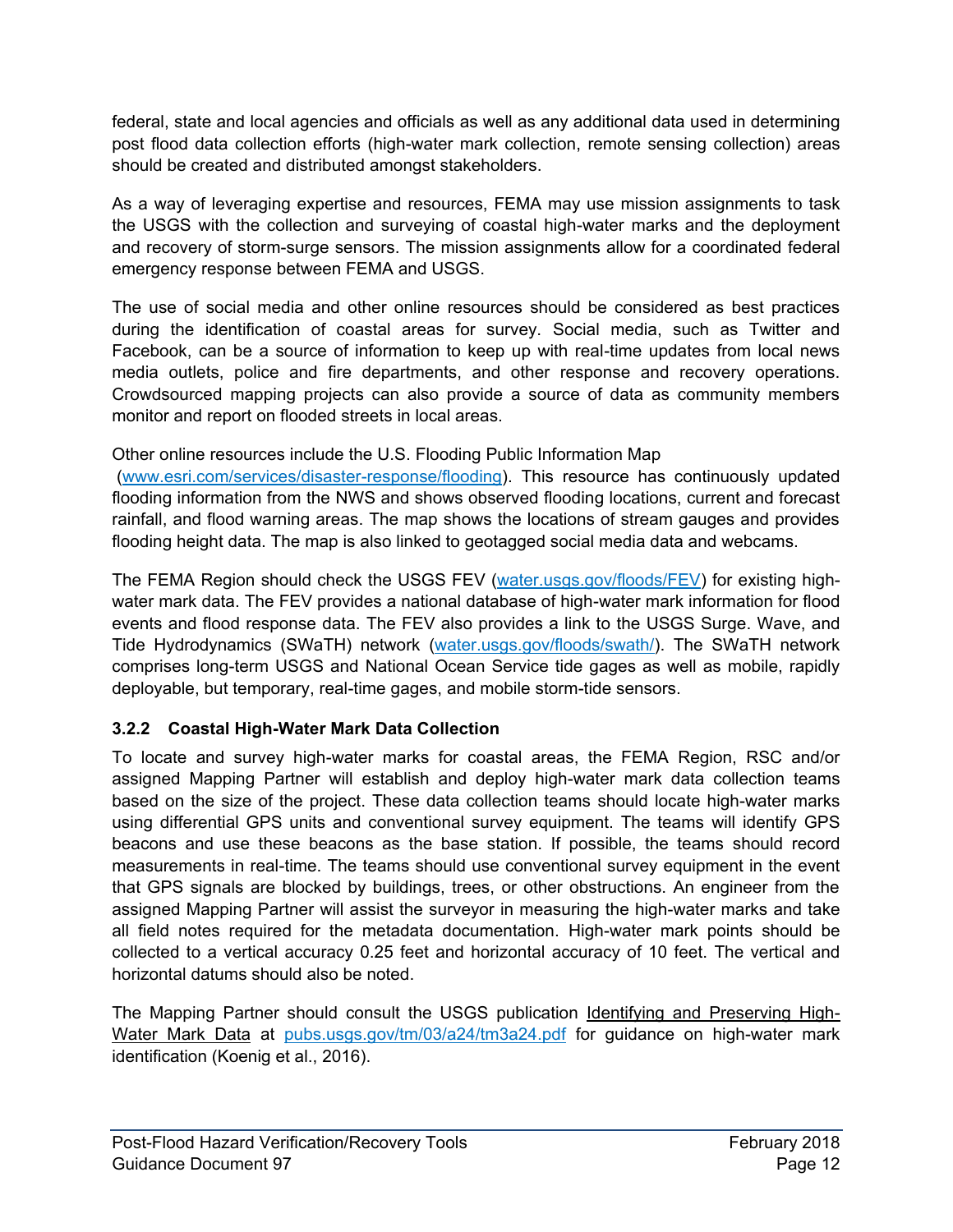#### **3.2.3 Spacing of High-Water Mark Data Points**

The assigned Mapping Partner will subdivide each coastal flood source identified for survey into reaches based on the level of development within each reach. In coastal floodplains, the Mapping Partner will determine the density of high-water marks based on a range of points per square mile of coverage, with higher density of points per linear mile of coastline for barrier islands at or near the hurricane or northeaster impact zone. The geographic reach of the highwater mark data collection for a coastal flood event should be the limits of the measurable storm surge flooding.

The assigned Mapping Partner will use the guidance in [Table 3](#page-16-0) to classify the reaches based on the general land-use or development category within the flooded area of the reach.

| <b>Land-Use/Development</b><br>Category | <b>Description</b>                                                                               |
|-----------------------------------------|--------------------------------------------------------------------------------------------------|
| Low                                     | Rural, agricultural, and/or areas of no or minimal development                                   |
| Medium                                  | Areas of moderate development                                                                    |
| High                                    | Areas of dense development, such as large residential, urban,<br>commercial, or industrial areas |

<span id="page-16-0"></span>**Table 3: Guide for Classifying Coastal Reaches Based on Land Use and Development** 

The spacing of the high-water mark data points should be a function of the development category for each reach. The assigned Mapping Partner should use [Table 4](#page-16-1) as guidance for determining the maximum spacing between survey locations for the various development categories. The assigned Mapping Partner will apply these spacing guidelines such that highwater mark data points are collected at locations where reliable high-water marks can be readily obtained, such as downtown areas that experience flooded buildings.

| <b>Land-Use/Development</b><br>Category | <b>Description</b>                                                                                                                                           |
|-----------------------------------------|--------------------------------------------------------------------------------------------------------------------------------------------------------------|
| Low                                     | At upstream and downstream end of reach and no more than 10<br>miles apart                                                                                   |
| <b>Medium</b>                           | Upstream of the most upstream bridge or culvert within the reach and<br>downstream of the most downstream bridge or culvert and no more<br>than 1 mile apart |
| High                                    | Upstream and downstream of each bridge or culvert within the reach<br>and no more than 0.5 miles apart                                                       |

<span id="page-16-1"></span>**Table 4: Guide for Determining Maximum Spacing Between Coastal Survey Locations** 

#### **3.2.4 Selection of Physical Features for High-Water Mark Survey**

At each survey location, the assigned Mapping Partner will survey at least one high-water mark data point at fixed physical features, such as residential or commercial buildings. When practicable, the Mapping Partner will survey two or more points at fixed physical features.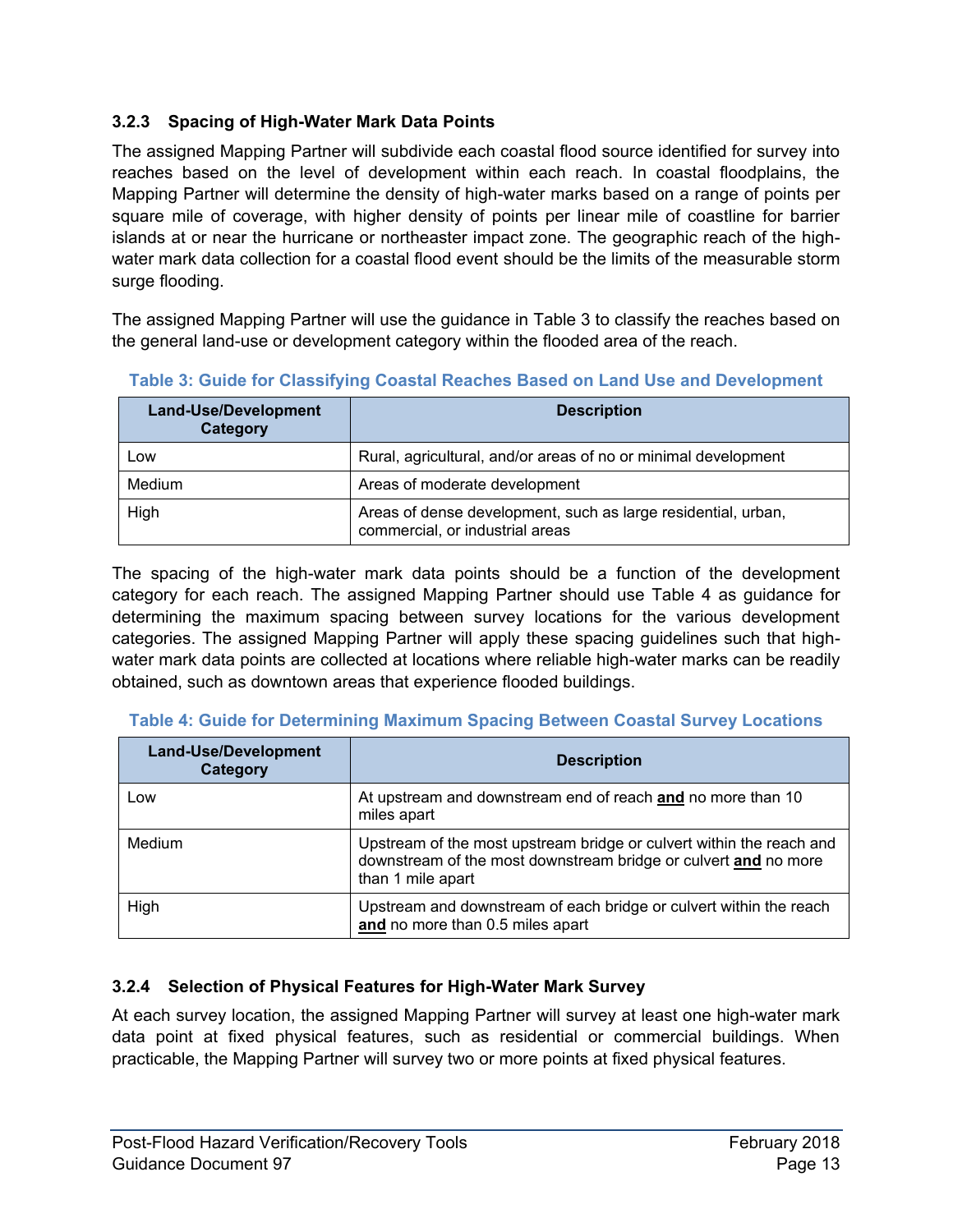In the absence of available structures for collecting a high-water mark data point, the assigned Mapping Partner may use other fixed physical features, such as trees or utility poles. If a fixed physical feature is not available to survey the high-water mark data point, the Mapping Partner may use the debris line on the ground within a roadway or property area as a survey point.

#### **3.2.5 High-Water Mark Type**

The assigned Mapping Partner will note the type of high-water mark for each data point. In general, the mud, residue, or debris line within the interior of structures is considered the most reliable. In other areas, the exterior mud, residue or debris line on the exterior of structures can be used, with the understanding that the wave effects may be a factor in the actual measured elevation at the high-water mark. This effect would tend to overstate the actual flooding event. The Mapping Partner may also use the debris line on the ground or suspended in vegetation as a last resort; however, this may result in the Mapping Partner overstating the actual flooding event because of the influence of wave effects. The Mapping Partner should take digital photographs of each high-water mark data point surveyed.

#### **3.2.6 Other Flooding Factors**

For each location surveyed, the assigned Mapping Partner should note and photograph other information regarding the flooding event, including the following, and include these data in the GIS metadata:

- Waterway or inlet bridge crossing blockage by debris;
- Damage to or structural failure of waterway bridges, inlet jetties, coastal structures (seawalls and revetments), and inland bulkheads;
- Channel scouring or breaching of barrier islands;
- Sediment deposition in the channel or overland due to beach and dune washover effects; and
- Beach and dune erosion, meandering, or avulsion

For each high-water mark data point, the assigned Mapping Partner will provide the following GIS metadata:

- Identification number:
- Name of flooding source;
- Reach identification number;
- Location (city/town/borough/village, county/parish, state);
- Address of high-water mark structure, if applicable;
- Description of high-water mark (e.g., mud line, debris line);
- Description of the physical feature being surveyed, such as bridge, culvert, residential structure, or utility pole (for buildings, street address is included);
- Zone designation on effective FIRM (e.g., Zone V, VE, X);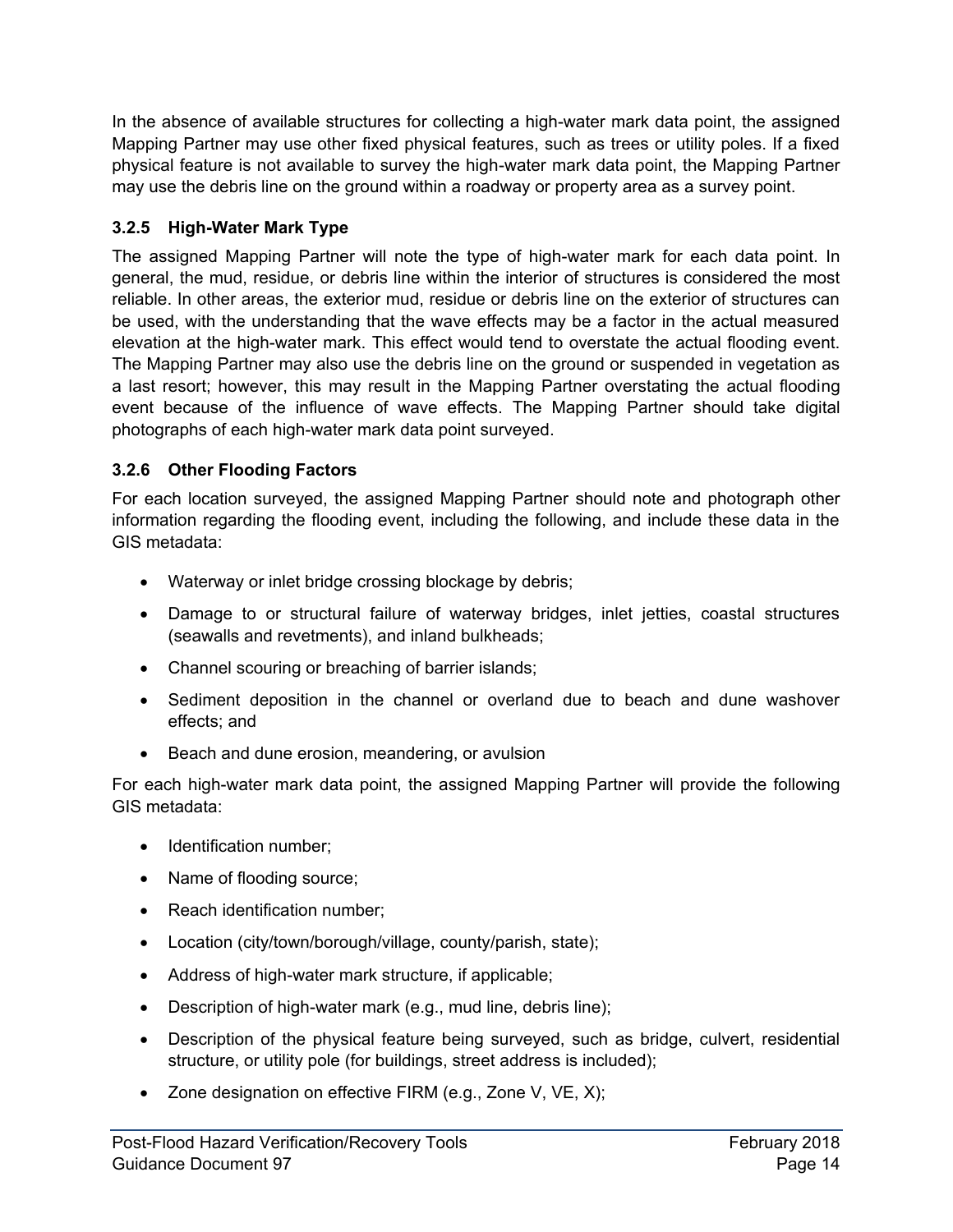- Type of high-water mark, such as mud line, debris line, clear water line, or downed vegetation;
- Orientation of high-water mark on structure (e.g., interior or exterior);
- Digital photograph of high-water mark and site condition;
- Approximate location of high-water mark relative to the shoreline in feet (include time of day for this observation);
- Date and time high-water mark was located;
- Date and time high-water mark was surveyed in (if different from above);
- Determination as to whether high-water mark is indicative of surge only, wave height, or wave runup;
- **•** Latitude, longitude, and elevation  $(x, y, z)$  coordinates;
- Vertical datum;
- Name and seal of surveyor;
- Other notes to include brief assessment of erosion; and
- Accuracy or uncertainty (i.e., excellent, good, fair, poor).

#### **3.2.7 Reporting**

The assigned Mapping Partner will provide a summary report to FEMA that documents the highwater mark survey and inundation limits of the flood event. At a minimum, this report must document the following:

- Dates of survey;
- Survey methods;
- Benchmarks used;
- Location and elevation of high-water marks;
- Digital photographs of high-water marks;
- Completed High-Water Mark Certificates;
- Interviews with local residents and officials regarding the event; and
- Pertinent information on other flooding factors.

The assigned Mapping Partner will submit the report in digital format to the FEMA PO, FEMA Regional Risk Analysis Branch Chief, USGS, USACE, CTPs, and state NFIP Coordinator. The Mapping Partner should also coordinate making this report available on the FEMA Flood Hazard Mapping website [\(www.fema.gov/national-flood-insurance-program-flood-hazard-mapping\)](https://www.fema.gov/national-flood-insurance-program-flood-hazard-mapping) for any other interested parties.

The assigned Mapping Partner will submit the data outlined for each high-water mark metadata file in a GIS map coverage file format that complies with FEMA's FIRM Database Technical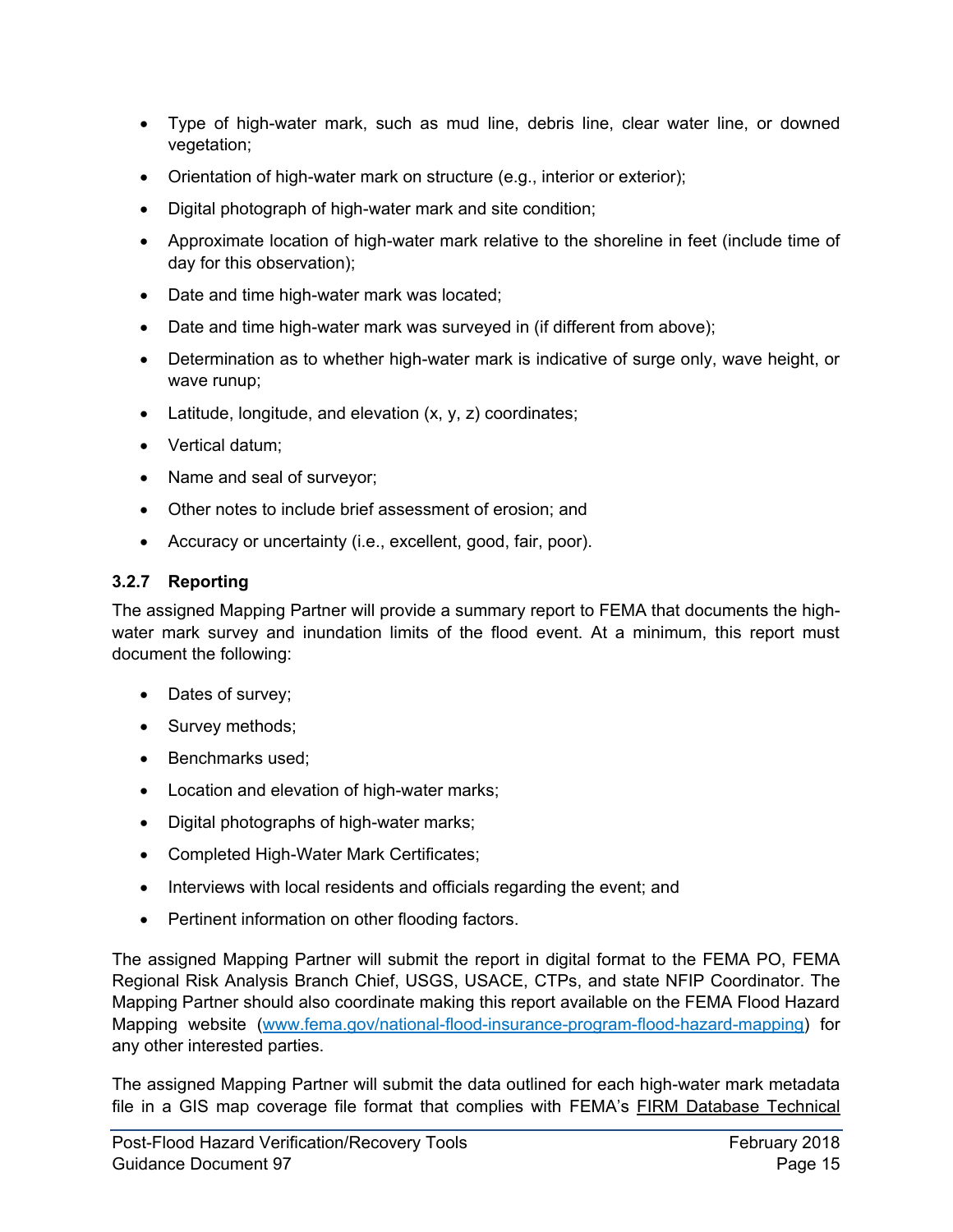Reference (FEMA, 2017). The Mapping Partner will provide the high-water mark survey points in a GIS point coverage. Final selection of file formats should be coordinated with the FEMA PO or his/her designee.

Using the high-water mark data, the assigned Mapping Partner will map a projection of the flood inundation limits and elevations on USGS topographic quadrangles or another base map approved by FEMA. The Mapping Partner will ensure that supporting documentation is clearly cross-referenced to the tabular data using the identification number.

The Mapping Partner is to submit include the following:

- Digital photographs of each high-water mark;
- Digital photographs of waterway and inlet bridges, coastal structures, and bulkhead retaining walls, if other flooding factors are noted; and
- USGS (Digital Raster Graphic as minimum) quadrangle maps (or comparable base map source) showing the location, designation, and elevation of all high-water marks as a GIS spatial data coverage.

The assigned Mapping Partner will create the GIS-based maps through coordination with the FEMA PO or his/her designee, and submit these maps to the FEMA JFO and RO in digital format

#### <span id="page-19-0"></span>**3.3 Wind/Water Line Investigation**

The purpose of the wind/water line (WWL) investigation is to establish the geographic region of impact, distinguish between areas suffering wind and water damage from those suffering wind damage only, identify storm surge level variations, and assess the impacts on open coasts, inland bays, and sounds.

#### **3.3.1 Identification of Areas for Survey**

The FEMA Region, RSC and/or assigned Mapping Partner should perform an initial overview and assessment of the storm-surge levels and impacts for locating a WWL and identifying physical/cultural feature changes. (This task may be performed in conjunction with a detailed coastal high-water mark data collection activity.) The Mapping Partner should base the identification of areas for high-water mark surveys on available information regarding the recent event, such as satellite imagery, aerial photography, drone footage, media reports, and information provided by local and State emergency managers and other Federal agencies.

The assigned Mapping Partner should limit the lateral extent (perimeter) of WWL investigations to regions where the storm-surge levels caused damage to structures or property and WWLs exceed elevations of approximately 5 feet referenced to the North American Vertical Datum of 1988. (Note: The assigned Mapping Partner must modify this elevation for any work along the Great Lakes.) The Mapping Partner should obtain WWL points along the ocean shorelines (both barrier island and mainland), in rivers, bays, estuaries, and lagoons where significant storm surge occurred.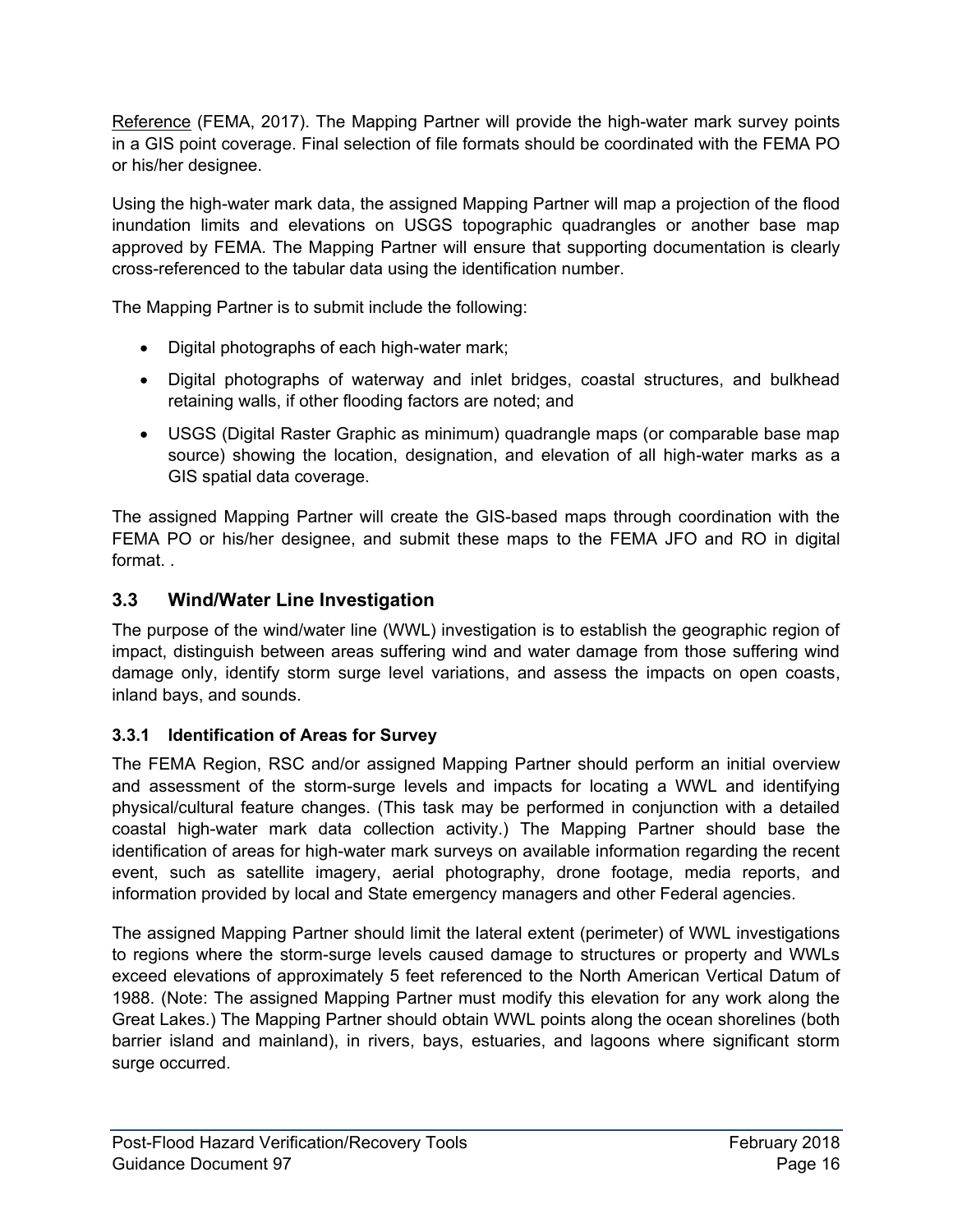The assigned Mapping Partner will submit a summary of the above findings to the FEMA PO or his/her designee. The Mapping Partner should submit the findings in the form of a brief report, supported by USGS quadrangle maps (or comparable mapping source, such as aerial photographs) identifying the areas proposed for WWL data collection. The Mapping Partner should also submit any supporting documentation used to complete this assessment, such as satellite imagery or aerial photography.

#### **3.3.2 Data Collection for Wind/Water Line Identification**

The assigned Mapping Partner should locate and survey WWL high-water marks for areas identified and approved by the FEMA PO or his/her designee. The guidelines for spacing of WWL high-water mark survey locations, selection of physical features for collecting the WWL high-water mark data points, types of WWL high-water marks to survey, and other factors to be noted are discussed in the following subsections.

For WWL investigations of mainland shorelines along inland bays and sounds, generally landward of the barrier island, the assigned Mapping Partner should investigate and document at least one WWL high-water mark per five-mile reach in developed regions. The preferred WWLs for mainland shoreline areas would be those inside of structures; however; any outside debris lines (i.e., on a roadway perpendicular to the shoreline or tree mudlines) are acceptable for delineating the inundation limits and elevation of surge levels. The elevation of surge levels outside of the open coast region helps to document the inland surge reduction.

The assigned Mapping Partner should obtain WWL high-water marks from locations inside structures to replicate stilling wells as well as outside structures to include wave effects. When conducting WWL high-water mark surveys, the Mapping Partner should also perform preliminary site investigations of primary frontal dune impacts and new storm-induced washovers/inlets for open coast barrier islands. These site investigations should include brief narrative description and photographic evidence of site. For primary frontal dune erosion areas, the Mapping Partner will record spot elevations of dune toe (landward and seaward) and crest. For new storm-induced washover/inlets, the Mapping Partner should record geographic location and dimensions (approximate width and length) of the area. Along shorelines of mainland bays and sounds, only WWLs are needed.

For WWL investigations of developed barrier islands of approximately 2 to 3 miles in length, the assigned Mapping Partner should document at least four WWLs, one near each inlet along the open coast and back bay shoreline flooded areas, preferably inside marks outside of wave influence (i.e., splash zone). An inside mark would be a mud line or debris line located within a structure (with no wave influence). An outside WWL would be a mud line or debris line on the outside of a building (these marks would have added wave effects).

The assigned Mapping Partner should investigate and document intermediate points between inlets (at approximately 2-mile intervals) along barrier islands greater than 4 miles in length, especially where new storm-induced washovers/inlets are located. For each WWL data point, the Mapping Partner will provide the following metadata: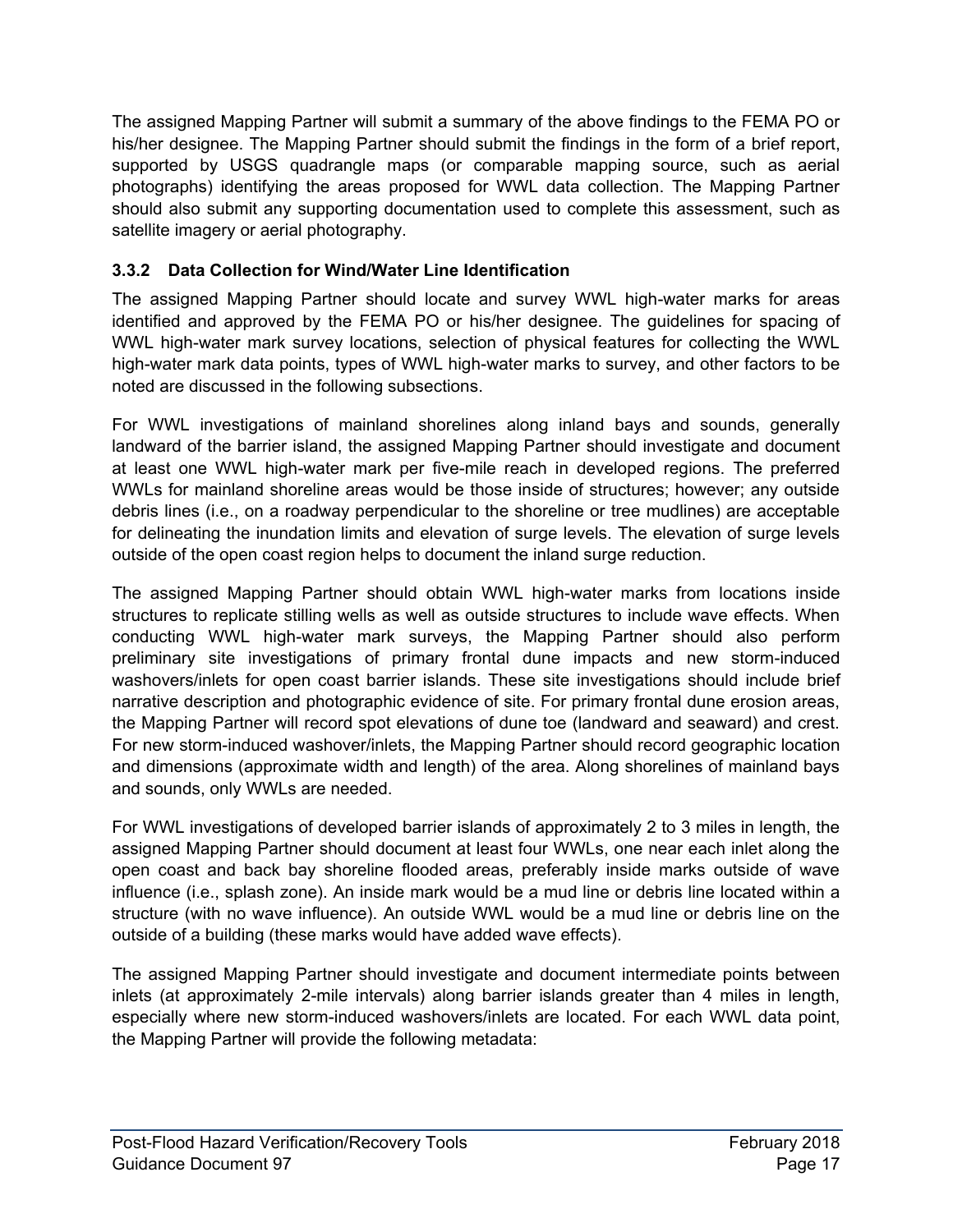- Identification number (for cross referencing purposes);
- General Location (street address, city/town, county/parish, State);
- Digital Photograph;
- Latitude, longitude, and elevation coordinate;
- Type of WWL (debris line, mud line);
- WWL location (outside or inside of structure);
- Date collected; and
- Any additional notes necessary.

The assigned Mapping Partner will provide the documentation of primary frontal dune changes and new washover/inlet in narrative and photographic format.

#### **3.3.3 Reporting**

The assigned Mapping Partner will submit a summary report in digital format that documents, at a minimum, the dates of survey, survey methods used, benchmarks used (including horizontal and vertical reference datums), interviews with local officials and/or residents regarding the event, and information on dune impacts and washovers/inlets.

The assigned Mapping Partner will submit the data outlined for each WWL outlined above in a GIS map coverage file format that meets the requirements of FEMA's FIRM Database Technical Reference (FEMA, 2017). The Mapping Partner should provide the WWL survey points in a GIS point coverage. The Mapping Partner will coordinate final selection of file formats with the FEMA PO or his/her designee. The Mapping Partner should ensure that the supporting documentation is clearly cross-referenced to the tabular data using the identification number.

The assigned Mapping Partner should also submit digital photographs of primary frontal dune impacts and new storm-induced washovers/inlets for open-coast barrier islands if these were noted. The assigned Mapping Partner should submit USGS (Digital Raster Graphic as minimum) quadrangle maps (or comparable base map source) showing the location, designation, and elevation of all WWLs as a GIS spatial data coverage. The assigned Mapping Partner should provide map products to the PO or his/her designee that may be posted on the FEMA website.

#### <span id="page-21-0"></span>**3.4 Post-Disaster Flood Hazard Data Needs Assessment**

An important function within the JFO is to assess the available flood hazard data and determine if the accuracy and level of detail are sufficient to support benefit/cost analysis, reconstruction guidance, insurance determinations, GIU, and other activities. The steps outlined below describe a process that will result in the collection and identification of flood hazard data needs for the area affected by the disaster. This activity will allow priorities to be set for the development of additional flood hazard information determined for recovery activities.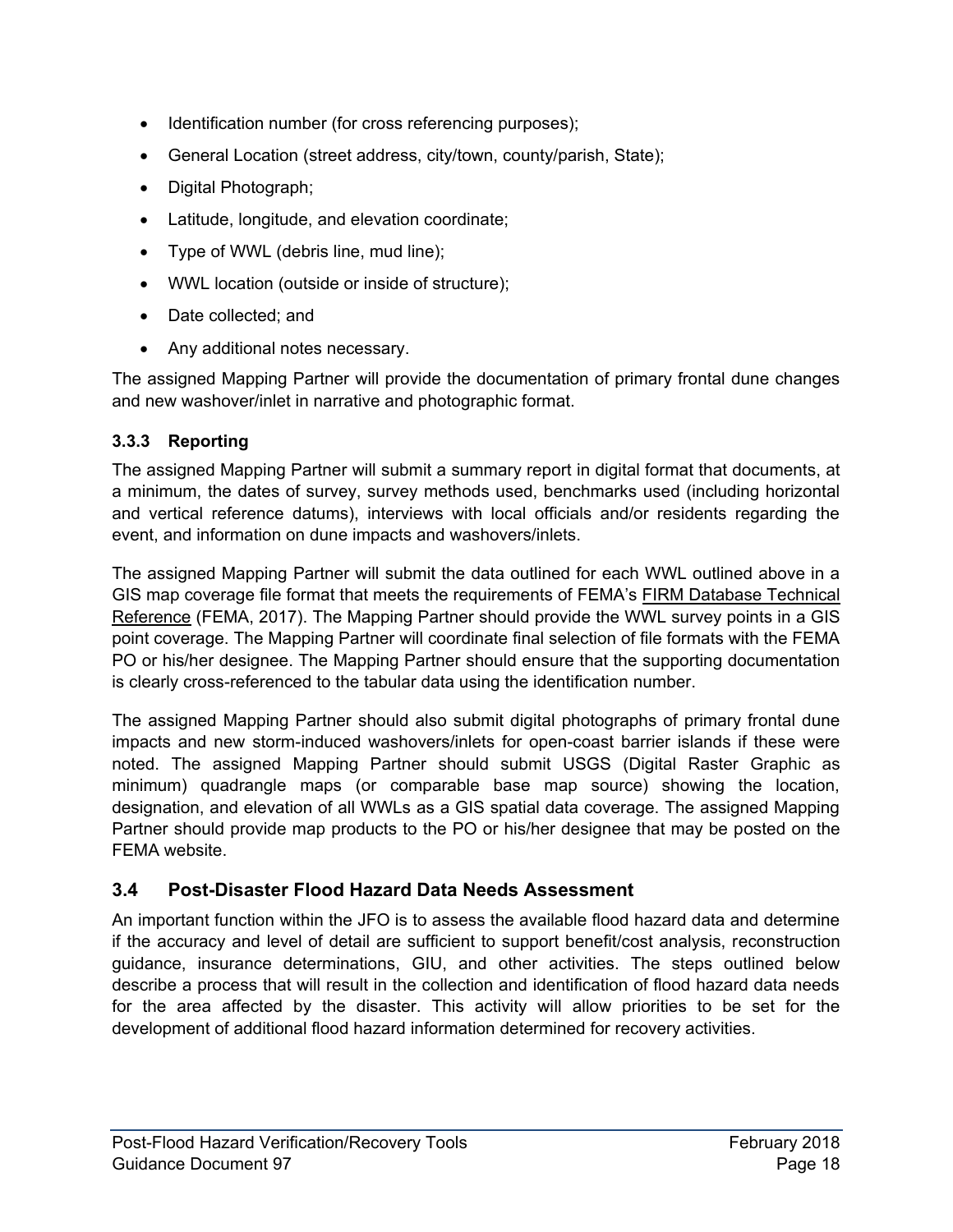#### **3.4.1 Preliminary Investigation**

The assigned Mapping Partner should obtain maps (hardcopy or digital format) that show major waterways, communities; roads and railroads; locations of Individual Assistance (IA) applications and/or flood insurance claims data; and flood insurance risk zone designations from the FIRMs for all affected counties/parishes. The assigned Mapping Partner may obtain these maps from the FEMA GeoPlatform or Map Service Center [\(msc.fema.gov\)](https://msc.fema.gov/). As additional applications for FEMA Individual Assistance (IA) are received, it may be necessary to obtain updated versions of these maps.

The Mapping Partner should review the maps to determine areas for further investigation and/or field reconnaissance. The following preliminary reviews may help to identify areas for further examination:

- Identification of areas with large concentrations of IA applications and/or flood insurance claims data;
- Comparison of remotely sensed flood inundation limits to the FIRM boundaries;
- Comparison of any flagged locations of any field-collected high-water marks (x,y locations), with all data collected flagged with lat/long in decimal degrees and referenced to the North American Datum of 1983; and
- Any geocoded locations for potential or recently completed HMA program projects.

The assigned Mapping Partner may need to perform field reconnaissance to clarify issues identified through this process.

The assigned Mapping Partner should determine if the state or any other entities (local communities, USGS, USACE districts, water management districts, regional development districts, others) are collecting data that may provide additional information.

#### **3.4.2 Detailed Data Collection**

The FEMA Region, RSC and/or Mapping Partner should gather pre-flood event data available such as topographic data, stream gage information (flow/stage), hydrologic and hydraulic modeling, and updated or in process mapping data. The Mapping Partner may review the MIP for existing data sets and check to see if the Risk MAP Discovery process or if BLE has been performed in the affected areas. Geospatial data collected during the Discovery process or during BLE analyses could provide pre-flood event data such as:

- Topographic and bathymetry data status and availability, locations of future topographic and/or bathymetric data acquisition;
- Flood risk assessment data;
- Flood-control structure location data from national or regional inventories (e.g., National Inventory of Dams, levee inventories) and accreditation status information including information from Dam Emergency Action Plans (if available);
- Locations of stream gages;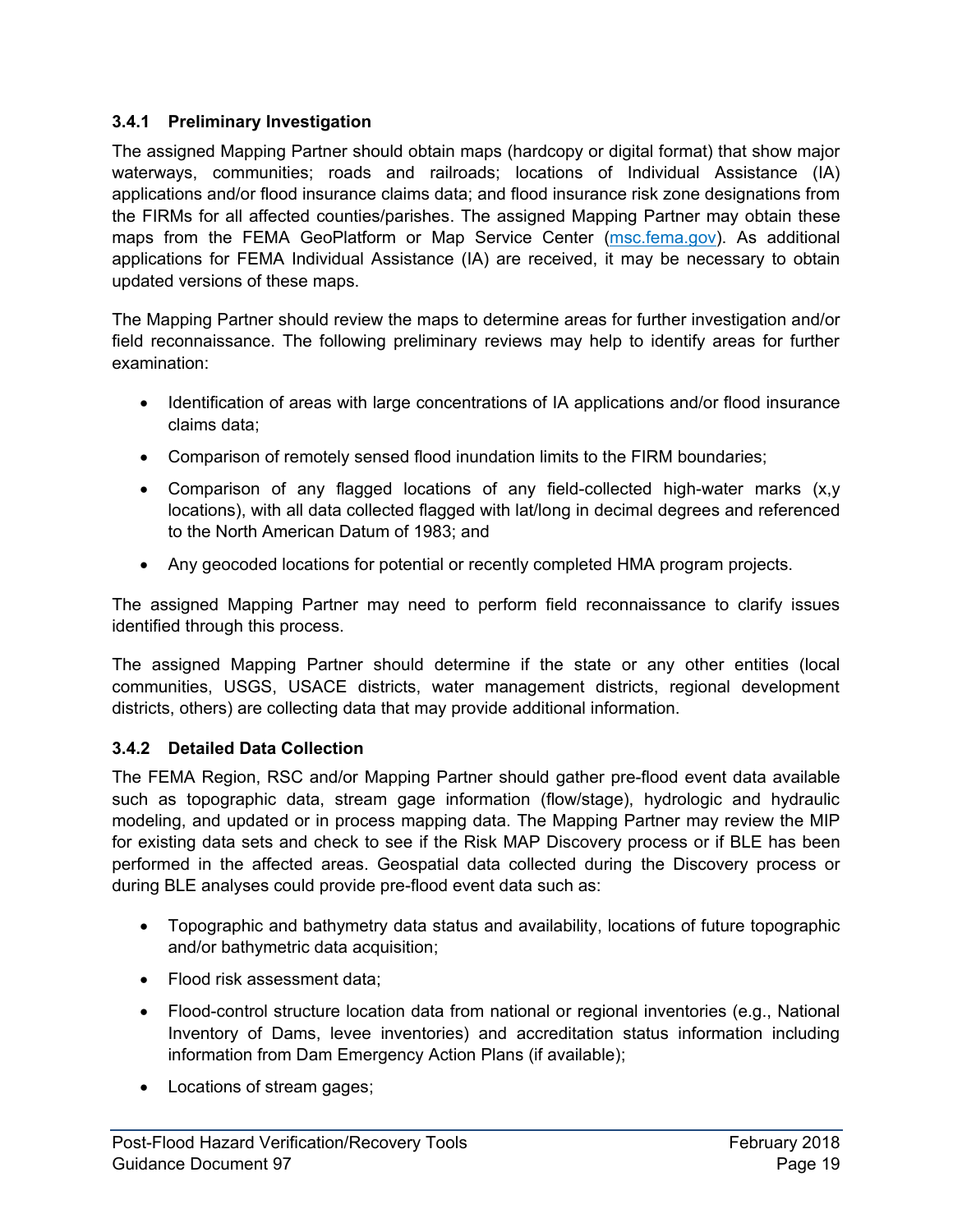- Known flooding issues not represented on effective FIRMs or listed in the CNMS database;
- Areas of ongoing or planned development;
- In coastal areas, the locations of wave and tide gages; wind stations; the proposed inland limit of the Primary Frontal Dune, if present; the location of any beach nourishment or dune restoration projects; a comparison of preliminary stillwater elevations (SWELs) with effective SWELs;
- Available effective study data;
- Available orthophotography; and
- History of other major hazards.

Other data may include:

- Hydraulic structures such as bridges or culverts, with inspection status, if available;
- Coastal structures, including flood protection structures (e.g., levees), shoreline structures (e.g., jetties, groins, seawalls), manmade embankments (e.g., elevated roads, railroads), surge conveyance pathways, and shoreline change data; and
- Inundation areas of historic major flood events and declared disasters and high-water marks lusters or locations of Individual Assistance/Public Assistance grants and locations of grant projects completed, planned, or underway; locations of projects and structures completed or planned for FEMA Hazard Mitigation Assistance grant programs or mitigation funds from other agencies or entities, such as the Small Business Administration.

The FEMA Region, RSC and/or Mapping Partner may access the effective hydrologic and hydraulic modeling analyses data from the MIP or the FEMA Engineering Library. The FEMA Region, RSC and/or Mapping Partner may also access the CNMS database for an inventory of flood hazard studies and flood hazard mapping needs.

The Mapping Partner should review the CNMS database for reporting mapping needs to FEMA and determine if any mapping needs specific to the disaster event must be added. The Mapping Partner should distribute the completed form to FEMA planners for their "to go" kits, and brief them on the form.

FEMA planners should provide the Disaster Data Needs Assessment Form to the communities when mapping issues are raised to document them for input into the flood hazard data needs database.

The assigned Mapping Partner will do the following to attribute the CNMS database:

- Review hydrology from Flood Insurance Study (FIS) text to determine date and method of hydrologic analyses;
- Review hydraulics from FIS text to determine date of hydraulic analyses;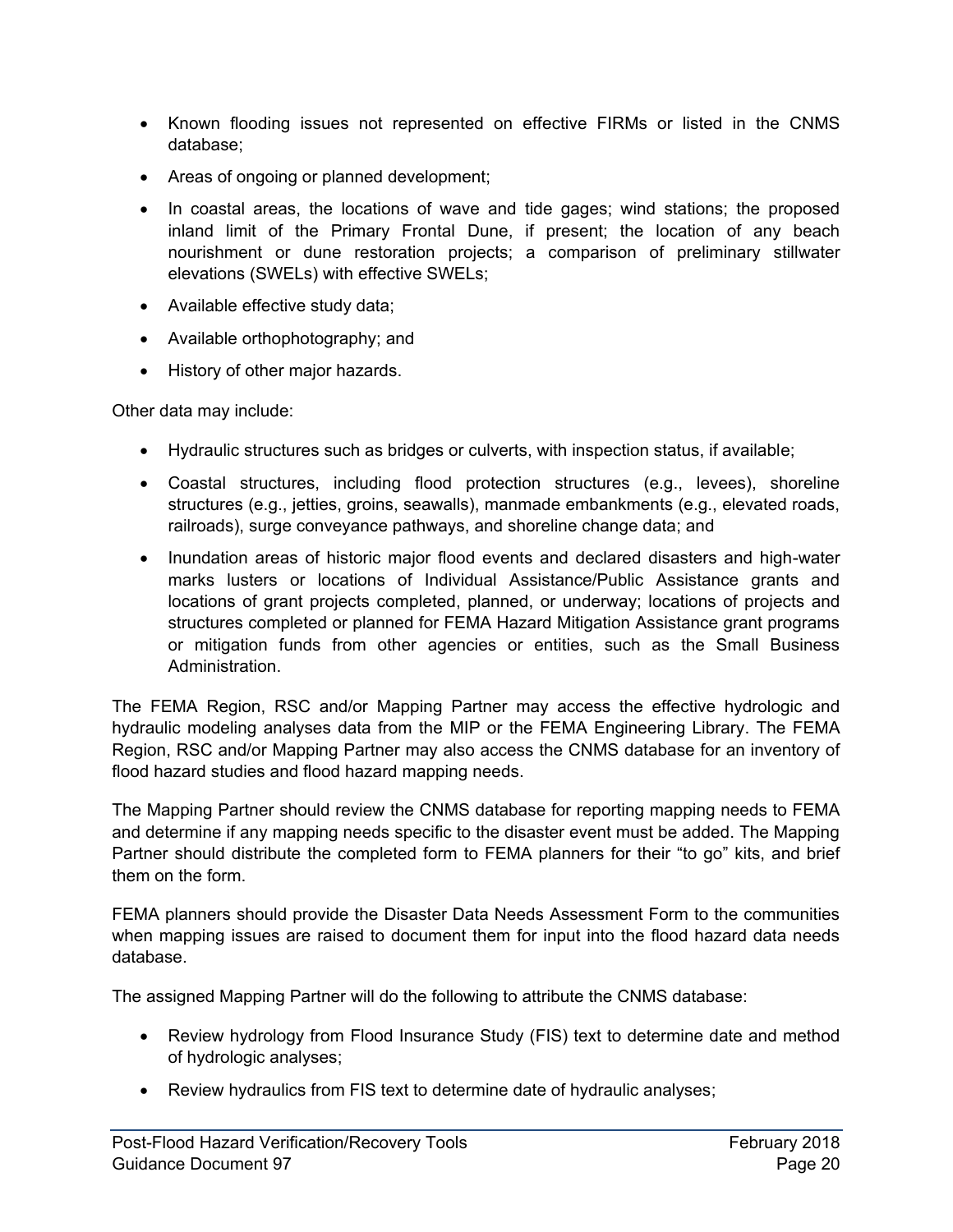- Compare remotely sensed flood inundation limits to the FIRM boundaries;
- Compare any flagged locations of any field-collected high-water marks  $(x, y)$  locations);
- Identify locations for potential Hazard Mitigation Grant Program (HMGP) projects;
- Identify geocoded substantially damaged structures;
- Identify information on severely damaged critical infrastructure;
- Identify Approximate Zone A areas/unmapped areas with damages that need base flood elevations (BFEs) for reconstruction efforts; and
- Review CNMS data for affected communities

The assigned Mapping Partner will input data gathered into the CNMS database, which is located at [msc.fema.gov/cnms.](https://msc.fema.gov/cnms/) The Mapping Partner should prioritize flood hazard data collection and analyses needs for possible contract Task Orders.

The assigned Mapping Partner should obtain or develop maps that show major waterways, communities, roads and railroads, IA, insurance claims information, and FIRMs for all affected counties/parishes. Additionally, other useful map products may be developed using GIS support at the federal, state, local, tribal or territorial level. From a review of the maps and other resources, the Mapping Partner should identify and conduct reconnaissance of the areas that need further investigation. The assigned Mapping Partner should also review the FIS Reports for the affected communities to determine the methods used to perform the hydrologic and hydraulic analyses. The Mapping Partner should use a myriad of resources to perform this detailed data collection including, but not limited to, CNMS, high-water mark inspections, and previous flood hazard studies in the area. Data related to hazard mitigation projects should also be collected and compared against areas with substantially damaged structures and flood insurance claims.

#### <span id="page-24-0"></span>**3.5 Flood Hazard Data Update Needs**

Based on the data collected from the post-disaster flood hazard data needs assessment discussed previously, the assigned Mapping Partner should develop a priority list of flood hazard data update needs in coordination with the CTP, State NFIP Coordinator, local communities, and the FEMA Region. This list should include communities, flooding sources, reach lengths, and FIRM panels. The Mapping Partner should also assemble data from the FIS Reports, FIRMs, CNMS, USGS, CTP, State NFIP Coordinator, and local communities.

To determine if a new flood hazard analysis is warranted, the assigned Mapping Partner should use the 68-percent confidence interval (one standard error). Generally, if the new 1-percentannual-chance (100-year) storm discharge from the preliminary frequency curve produces a new 1-percent-annual-chance (100-year) flood profile that is 1.0 foot or more above that developed for the effective FIS Report, then a new flood hazard analysis may be warranted based on changes in the flood discharges (FEMA, 2016a).

In addition, the assigned Mapping Partner will assign a priority category to the priority list and coordinate with the CTP, State NFIP Coordinator, local communities, and the FEMA Region. The priority categories are: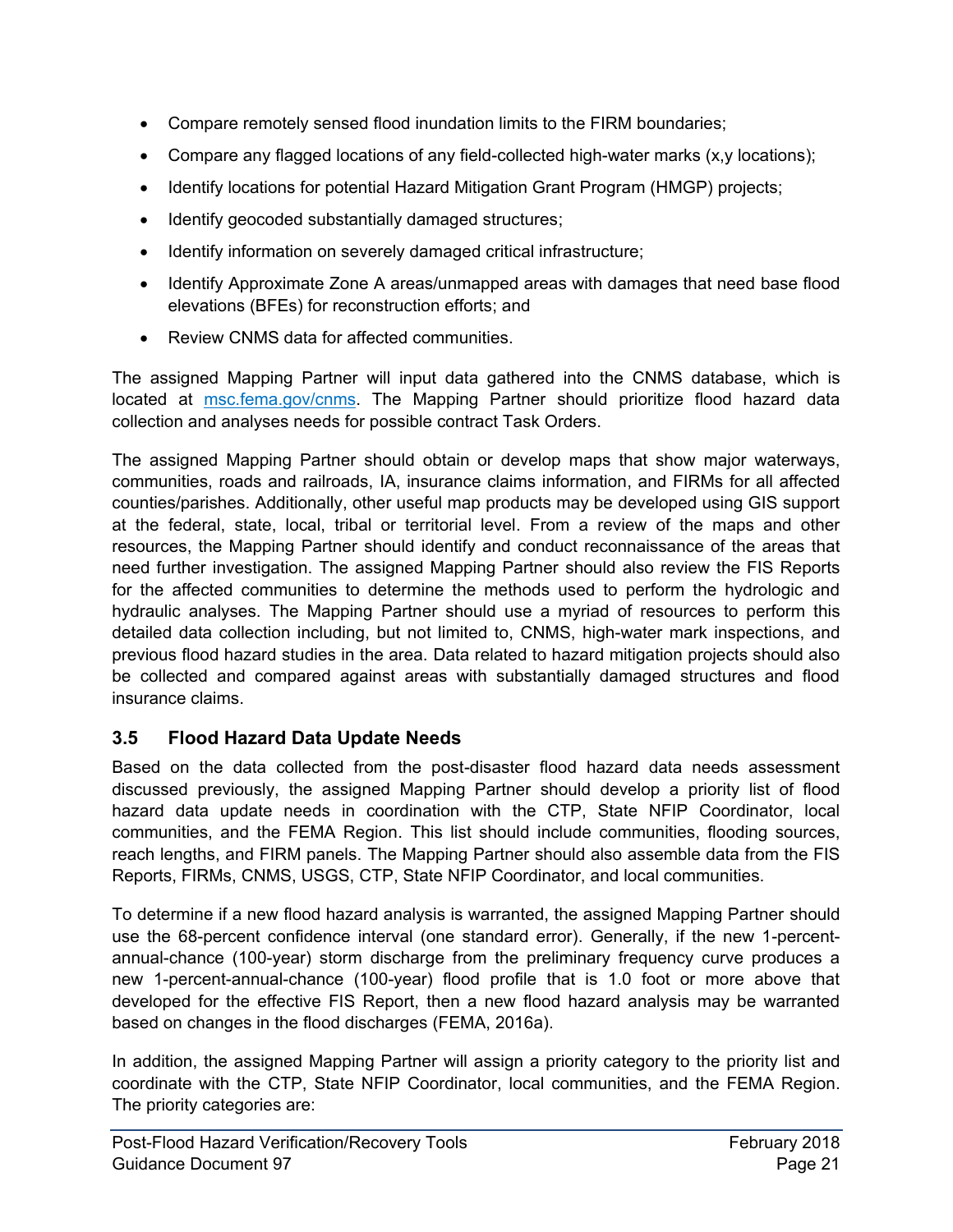- **Emergency** Immediately needed for Mitigation Recovery Activities;
- **Priority** In support of Mitigation Recovery Activities; and
- **Routine** Normal Restudy Needs List.

For those projects that have the same ranking on the priority list, the FEMA Region and the State NFIP Coordinator will coordinate to decide which community has the higher ranking. The assigned Mapping Partner may list the final priorities in a spreadsheet and deliver it to the FEMA Region, the State NFIP Coordinator, and local communities. The suggested procedures for streams and communities by priority category are outlined below. The assigned Mapping Partner will ensure any data collected on these communities are input to the CNMS database.

#### **3.5.1 Emergency**

The assigned Mapping Partner should perform accelerated hydrologic and hydraulic analyses and present the results on a digital work map showing 1-percent-annual-chance (100-year) floodplains and regulatory floodway and the best available base map information available. These data would be used as best available information for assisting hazard mitigation recovery activities. As a best practice, the Mapping Partner may utilize the BLE process to perform the hydrologic and hydraulic analyses and floodplain mapping. The proposed timeframe for this action is one month.

#### **3.5.2 Priority**

The assigned Mapping Partner should perform accelerated hydrologic and hydraulic analyses and present the results on a digital work map showing 1-percent-annual-chance (100-year) floodplains and regulatory floodway and the best available base map information available. These data would be used as best available data for assisting hazard mitigation recovery activities. As a best practice, the Mapping Partner may utilize the BLE process to perform the hydrologic and hydraulic analyses and floodplain mapping. The proposed time frame for this action is three months.

#### **3.5.3 Routine**

These communities will be reprioritized, as appropriate, by the FEMA RO as part of its annual review of study/restudy requests from communities.

#### <span id="page-25-0"></span>**4.0 Development of Recovery Tools**

Collection and assessment of flood data and preparation of flood recovery maps, if needed, are activities outside of FEMA's normal flood hazard mapping operations. These activities must take place in the immediate aftermath of a disaster. When a flood occurs, valuable data become available that enable FEMA and its Mapping Partners to reassess the estimates of flood risk.

Also, rebuilding efforts begin within a short period after the disaster, and timely updated flood risk data are necessary to ensure that the rebuilding will protect properties from future flooding disasters. The new data need to be evaluated and, if necessary, incorporated into new engineering analyses. Appropriate hazard identification tools (such as flood recovery maps) must be produced quickly. In some cases, there may not be any detailed flood mapping at all,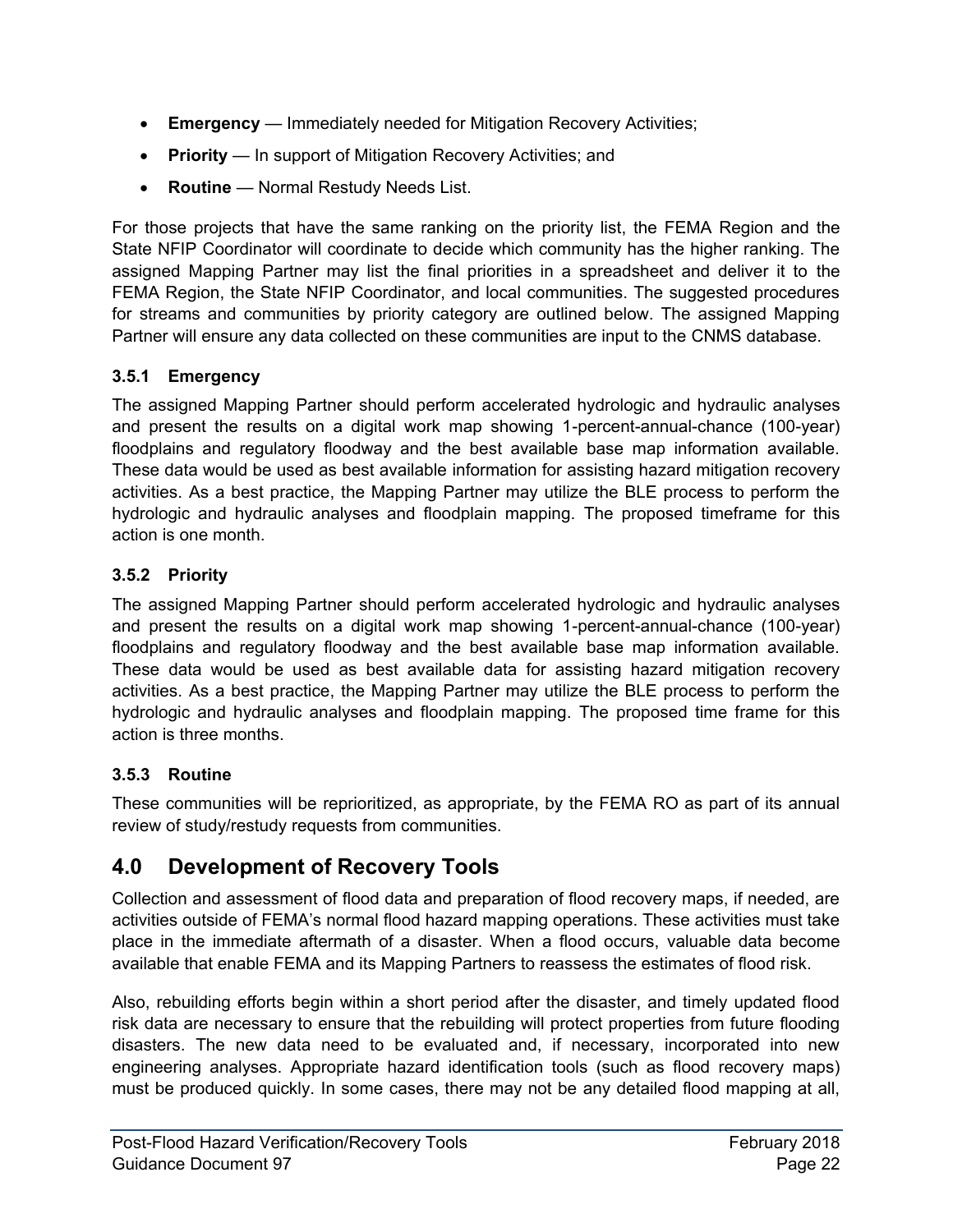and flood recovery maps may be the only detailed guidance to assist the State and community in planning and managing rebuilding efforts.

Subsections below provide guidance for preparing flood recovery tools.

#### <span id="page-26-0"></span>**4.1 Purpose and Intended Use of Advisory Base Flood Elevations**

Following large storms, FEMA may perform an assessment to determine whether the effective 1-percent-annual-chance flood event adequately reflects the current flood hazard. In some cases, due to the age of the original analysis and the science used to develop the effective FIRMs, FEMA may determine that there is a need to produce ABFEs.

ABFEs can be developed in a relatively short time span and may be used "fill the gap" between a large storm event and the amount of time it would take to develop updated regulatory data. Although ABFEs can be used to provide elevation guidance for rebuilding and support reconstruction efforts, they are not intended to support regulatory floodplain designations or insurance ratings (FEMA, 2013). ABFEs can be created for riverine or coastal areas.

Developing riverine ABFEs is typically done in a manner similar to a FEMA regulatory FIS Report with the difference being that the updated hydrology is often based on provisional water level gage data. This methodology can be applied in areas with existing detailed studies or in areas with Zone A studies (without BFEs). Riverine ABFEs can be developed using gage analysis following the guidance available in Guidance for Flood Risk Analysis and Mapping: General Hydrologic Considerations (FEMA, 2016a).

For coastal areas, the ABFE will depend upon updated coastal SWEL data as well as updated wave height analysis. There may be an updated 1-percent-annual-chance SWEL data set available that can be used as the foundation of the coastal ABFE analysis; however, it is more likely that the best available SWEL data is from the most recent effective FIS Report. In this case, a flood frequency analysis should be undertaken based on tide gage data available in the study region. The tide gage analysis should include the data from the flood event. If the results of this analysis do not show an increased 1-percent-annual-chance SWELs over the effective data, then the FEMA PO should be consulted as this result would indicate that the effective maps are likely still valid. If the analysis indicates a general increase in the 1-percent-annualchance SWELs over the effective data, then after consultation with the FEMA PO, the study should advance to evaluate the wave height effects.

#### <span id="page-26-1"></span>**4.2 Flood Frequency Determination**

The assigned Mapping Partner will contact the USGS and NWS to gather preliminary data for stream gages and rain gages in or adjacent to the impacted areas. These analyses should be performed in conformance with the Bulletin 17B, published by the Interagency Advisory Committee on Water Data in 1982 (Interagency Advisory Committee on Water Data, 1982). A proposed update by the USGS in 2015, known as Bulletin 17C (USGS, 2015), may become final in the coming months. The Mapping Partner should check for the updated version and follow standards from the most recent flood frequency determination guidance. The assigned Mapping Partner should coordinate with the USGS and/or USACE to review the agencies' postflood summary reports.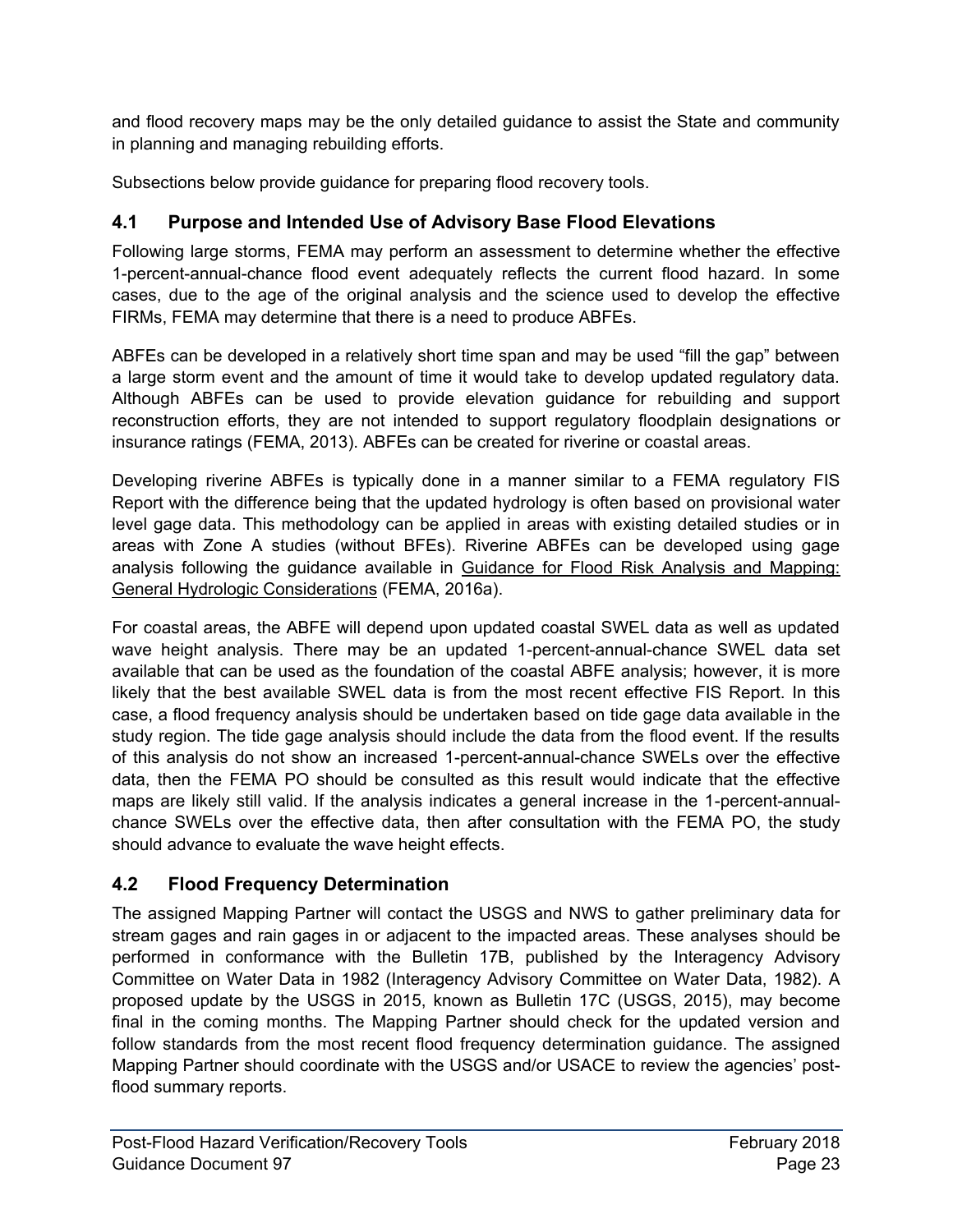For those gages with peak stages that exceeded stages in the historic record, the assigned Mapping Partner will perform a log-Pearson Type III analysis to extrapolate the frequency of the storm. These data are used to adjust the stage-discharge curves (rating curve) of the stream gage. In addition, the Mapping Partner should research existing data, including the effective FIS Reports, FIRMS, and other sources such as the USGS, USACE, state, and local communities to determine the documented 1-percent-annual-chance (100-year) flood stages at each gage site.

The assigned Mapping Partner should develop spreadsheets to compare the new peak 1 percent-annual-chance (100-year) flood stages and/or floodflows and the flood stages and/or floodflows that are reflected in the effective FIS Report and on the effective FIRM. Although these data are preliminary, the Mapping Partner should investigate areas where new peak stages exceed the mapped stage to determine the reason for the differences in water-surface elevations. The Mapping Partner should revisit the new stage-frequency analyses when highwater mark data and indirect measurements are available. In addition, the Mapping Partner may need to assess targeted flooding sources that did not have USGS gage data information based on future high-water mark data.

The assigned Mapping Partner will perform stage-frequency analyses where no finite flood discharge information is available. The Mapping Partner will perform direct and indirect discharge measurements to verify stage-frequency analyses. The Mapping Partner should perform the discharge measurements in accordance with standards set forth in the 1994 USGS Water Resources Investigation Report 94-4002 (USGS, 1994).

In the event that no direct USGS data are available for a community, the assigned Mapping Partner may establish preliminary flood frequencies on a watershed basis or based on the storm's rainfall frequency. Although these are not the most accurate methods, they do provide a characteristic of the storm. In this case, the assigned Mapping Partner should not determine final flood frequencies until a new detailed flood hazard analysis is performed, if applicable.

#### <span id="page-27-0"></span>**4.3 Estimated BFEs for Zone A Areas**

When no detailed flood data exists for specific waterways, the assigned Mapping Partner may have to perform hydraulic studies to establish BFEs to assist in proper floodplain management and redevelopment. At FEMA's request, the Mapping Partner may be required to perform hydrologic and hydraulic analyses (the type of model will be assigned by the FEMA PO or his/her designee in the Scope of Work) and develop the 1-percent-annual-chance (100-year) Flood Profile for specific waterways. The Mapping Partner may use the BLE approach as a best practice to perform the hydrologic, hydraulic, and floodplain mapping to produce estimated BFEs for Zone A areas.

#### **4.3.1 Hydrologic Analysis**

The assigned Mapping Partner should develop the peak 1-percent-annual-chance (100-year) flood discharge using the appropriate USGS regression equations. As a best practice, the Mapping Partner may use the BLE to produce the hydrology information. The Mapping Partner will develop drainage from the best available topographic data sources. General guidance for performing the hydrologic modeling can be found in Guidance for Flood Risk Analysis and Mapping: General Hydrologic Considerations (FEMA, 2016a).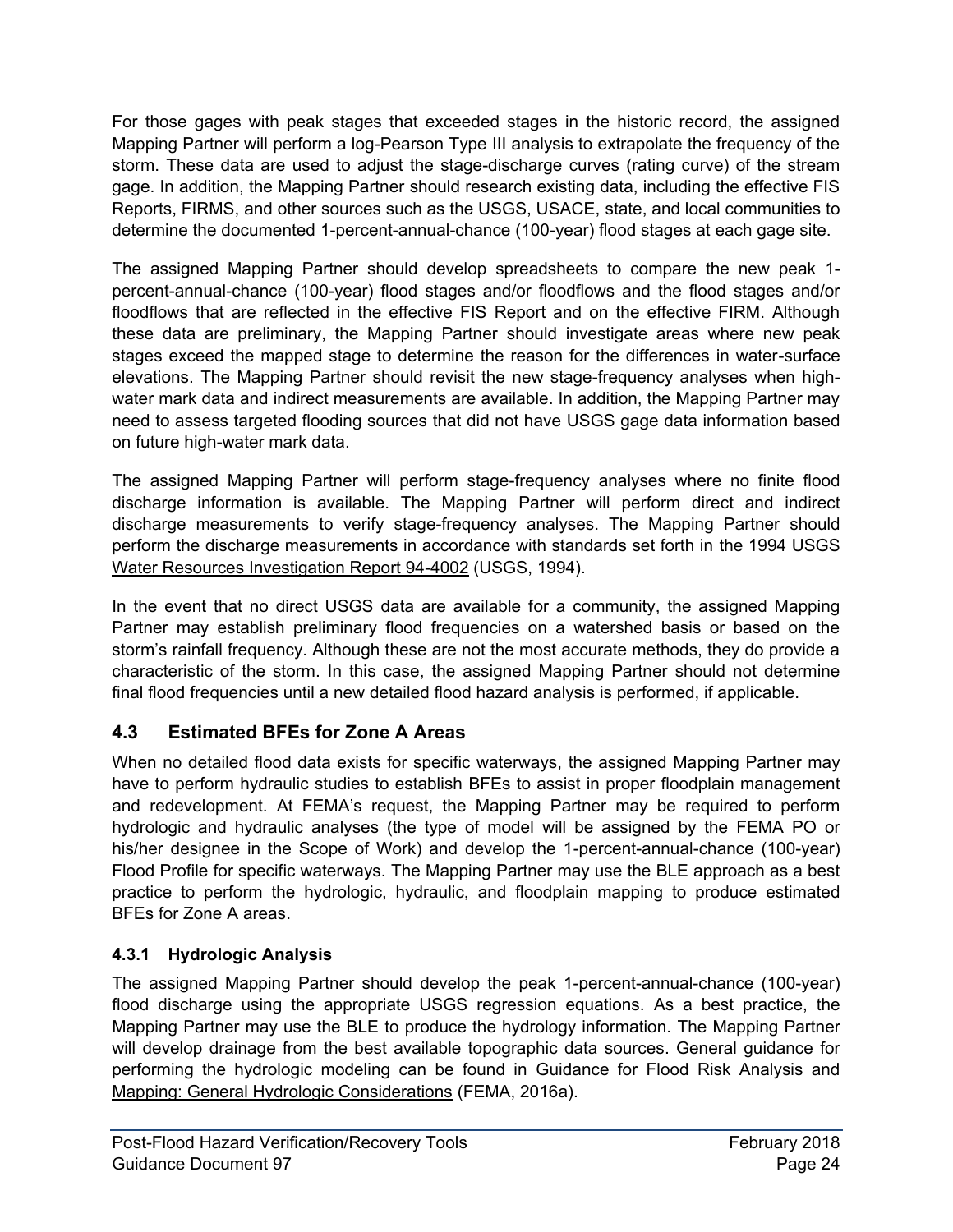#### **4.3.2 Hydraulic Analysis**

The assigned Mapping Partner will develop the cross sections to be used in the hydraulic model from the best available topographic data sources. Bathymetric or channel survey data may also be used. General guidance for performing the hydraulic modeling can be found in Guidance for Flood Risk Analysis and Mapping: General Hydraulics Considerations (FEMA, 2016b). As a best practice, the Mapping Partner may use the hydraulic approach for BLE analysis.

#### **4.3.3 Mapping**

The assigned Mapping Partner will produce work maps that present 1-percent-annual-chance (100-year) and 0.2-percent-annual-chance (500-year) floodplains and regulatory floodway using the best topographic data available on a suitable base map. The Mapping Partner may use the BLE methodology as a best practice for developing the floodplain boundaries. The Mapping Partner will ensure all digital mapping files are produced in accordance with the requirements documented in the Guidance for Flood Risk Analysis and Mapping sections: Riverine Mapping and Floodplain Boundaries Guidance (FEMA, 2015a) and Coastal Floodplain Mapping (FEMA, 2015b).

#### <span id="page-28-0"></span>**4.4 Coastal Analyses**

The assigned Mapping Partner will perform all coastal analyses in accordance with the requirements documented in Guidance for Flood Risk Analysis and Mapping: Coastal General Study Considerations (FEMA, 2016c).

#### <span id="page-28-1"></span>**4.5 Riverine Analysis**

The assigned Mapping Partner will perform all riverine analyses in accordance with the requirements documented in Guidance for Flood Risk Analysis and Mapping: General Hydrologic Considerations (FEMA, 2016a) and General Hydraulics Considerations (FEMA, 2016b). The Mapping Partner may utilize the BLE methodology as a best practice for the riverine analysis.

#### <span id="page-28-2"></span>**4.6 Recovery Products**

#### **4.6.1 Non-Regulatory Mapping Products/Map Books**

Non-regulatory flood risk datasets can be used to communicate more complete flood risk information so that actions may be taken to reduce the flood risk. These non-regulatory products are valuable outreach tools to help community officials identify high risk areas and determine priorities for mitigation efforts.

According to the Guidance for Flood Risk Analysis and Mapping: Flood Depth and Analysis Grids (FEMA, 2014a), the following non-regulatory flood risk datasets, in the form of grid datasets, may be developed and used as a tool to help communicate the levels of risk within the local comminutes:

- Water Surface Elevation (WSEL) grid;
- Flood depth grid;
- WSEL change grid;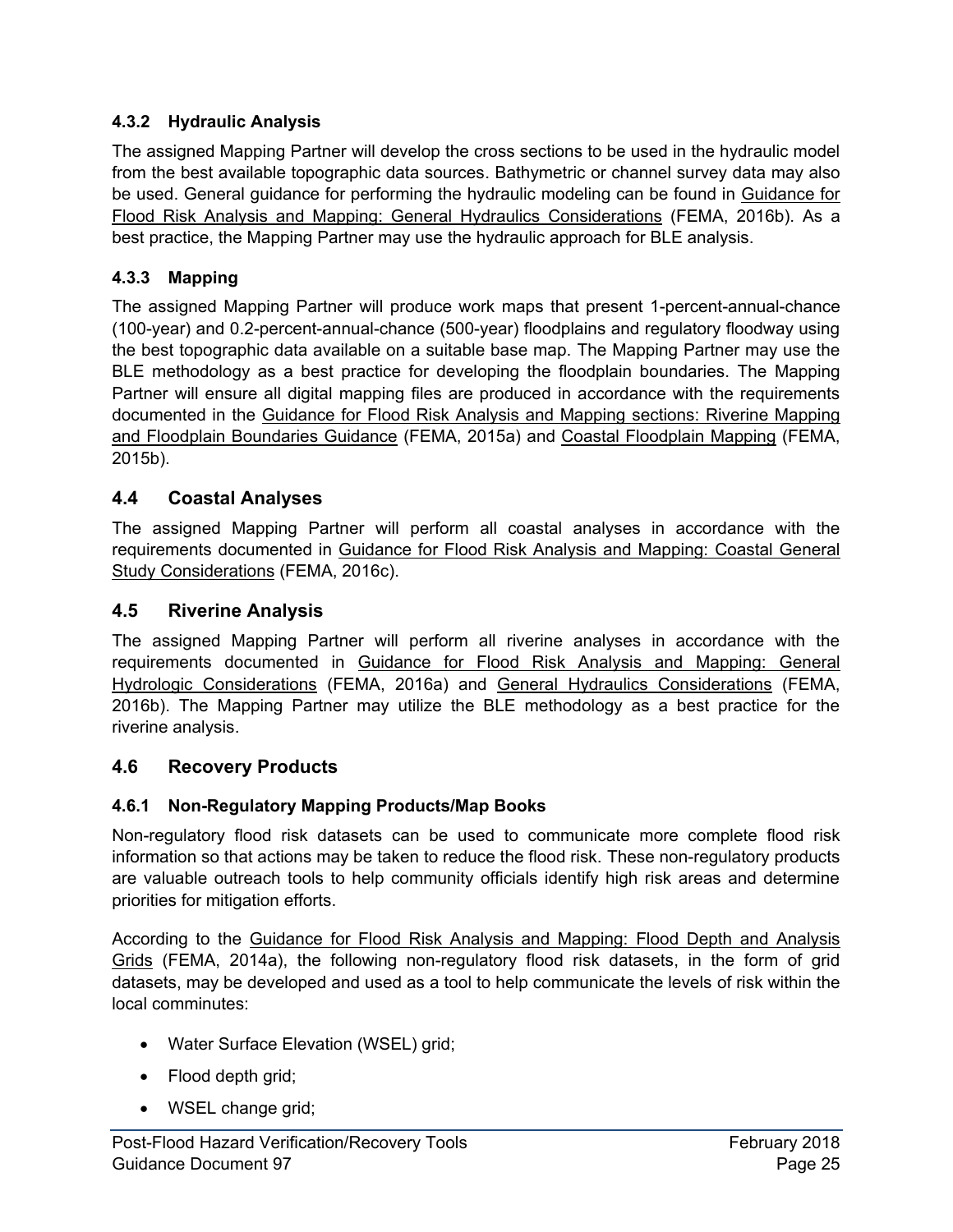- Percent Annual Chance of Flooding grid;
- Velocity grid; and
- Flood severity grid.

Another non-regulatory dataset, Change Since Last FIRM (CSLF), shows changes that have occurred in the horizontal extent of the regulatory floodway, 1-percent-annual-chance floodplain, and 0.2-percent-annual-chance floodplain. The CSLF dataset allows local community officials to visualize areas that have been added to or removed from the regulatory floodplain and help identify where significant numbers of households and/or businesses may be affected. This can help focus outreach and flood risk communication efforts to raise risk awareness (FEMA, 2014b).

Map books, or story maps may also be used to convey flood risk information to the community. A report can be transformed into an interactive map book to visually present graphics and results. The map books may be made available online.

Coastal areas may have other non-regulatory datasets that include:

- Increased Flooding Scenarios (dataset estimates hypothetical increases above the base flood levels associated with a particular annual-chance event);
- Dune Size and Location, and
- Simplified Coastal Zones (dataset shows the wave hazards determined from overland wave propagation or wave runup analyses.)

General guidance for preparing the database of non-regulatory flood risk data can be found in the Flood Risk Database Technical Reference (FEMA, 2016d).

#### **4.6.2 Advisory BFE Maps**

ABFE maps, sometimes called Recovery Maps, may be developed to help local communities begin rebuilding and recovery operations post-flood event. The ABFE maps provide an updated analysis of the 1-percent-annual-chance flood hazard elevations in a given area and can be an essential tool to help communities recover and rebuild in in ways that will make them more resilient to future flood events. In the case of FEMA Region II Coastal ABFE work following Hurricane Sandy, the ABFE information was provided through an outreach website where the user could look up the ABFE and advisory flood zone information for a particular address.

#### **4.6.3 High Water Mark and Inundation Mapping**

Providing information on high water marks and mapping the approximate inundation locations after a flood may be a valuable tool to help communities and other stakeholders know where post-flood recovery efforts are most needed.

Information on high-water marks may be provided as reports with graphics, but this information can also be displayed on maps. Using GIS tools, HWMs can be used to create inundation maps that show the approximate boundary of flooding. Using seamless topographic datasets, the high-water marks can also be used to create depth grids showing the approximate depth of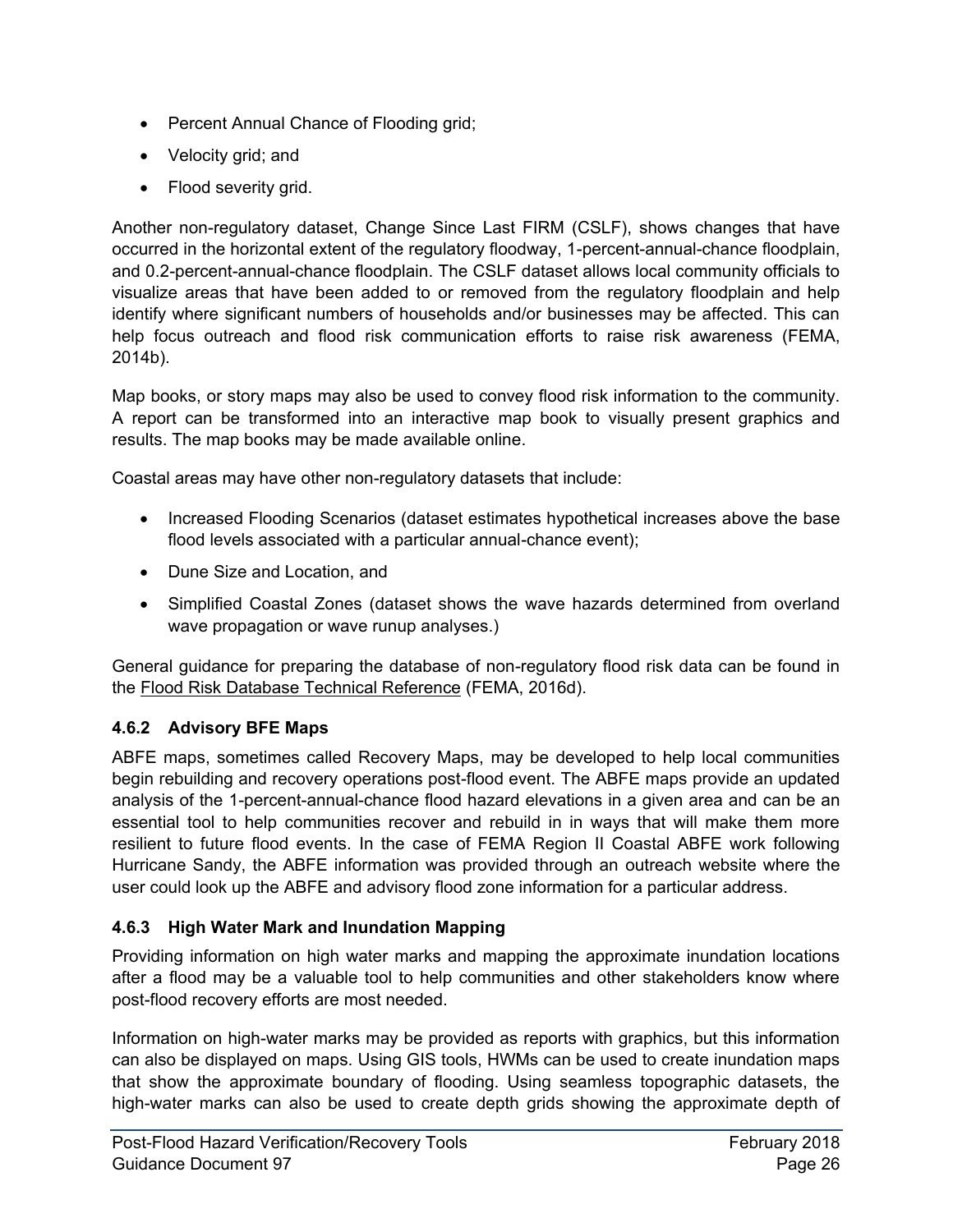water associated with a particular flood event. As an example, after Hurricane Sandy, the USGS-collected high-water mark data was used by FEMA's Modeling Task Force along with a Digital Elevation Model to create a storm surge inundation boundary and depth grids for Hurricane Sandy. This data was made available as downloadable GIS files or viewable through an online map viewer, which provided different levels of access for different stakeholders.

The USGS Flood Inundation Mapping (FIM) Program (water.usgs.gov/osw/flood inundation) provides tools and information to help communities understand their local flood risks and make cost-effective mitigation decisions. Under the FIM Program, the USGS partners with local communities to develop a flood inundation map library that can be used for preparedness, realtime streamflow data and flood forecast information, potential loss estimates, as well as mitigation and planning.

Another outreach and engagement tool includes the High-Water Mark Initiative [\(www.fema.gov/high-water-mark-initiative\)](https://www.fema.gov/high-water-mark-initiative). Through this campaign, high-water mark signs are posted in prominent locations within a community. The signs are unveiled during a launch event, help to educate community members, and build local awareness of flood risk.

#### **4.6.4 Reporting and Documentation**

The assigned Mapping Partner should prepare recovery products according to the Guidance for Flood Risk Analysis and Mapping. Advisory map products may be made available on FEMA's **GeoPlatform** 

#### <span id="page-30-0"></span>**5.0 References**

FEMA, 2013, Final Report for the New York/New Jersey Coastal Advisory Flood Hazard Information Development, March 22, 2013, updated August 30, 2013.

FEMA, 2014a, Guidance for Flood Risk Analysis and Mapping: Flood Depth and Analysis Grids, May 2014.

FEMA, 2014b, Guidance for Flood Risk Analysis and Mapping: Changes Since Last FIRM, May 2014.

FEMA, 2015a, Guidance for Flood Risk Analysis and Mapping: Riverine Mapping and Floodplain Boundaries Guidance, November 2015.

FEMA, 2015b, Guidance for Flood Risk Analysis and Mapping: Coastal Floodplain Mapping November 2015.

FEMA, 2016a, Guidance for Flood Risk Analysis and Mapping: General Hydrologic Considerations, May 2016.

FEMA, 2016b, Guidance for Flood Risk Analysis and Mapping: General Hydraulics Considerations, November 2016.

FEMA, 2016c, Guidance for Flood Risk Analysis and Mapping: Coastal General Study Considerations, November 2016.